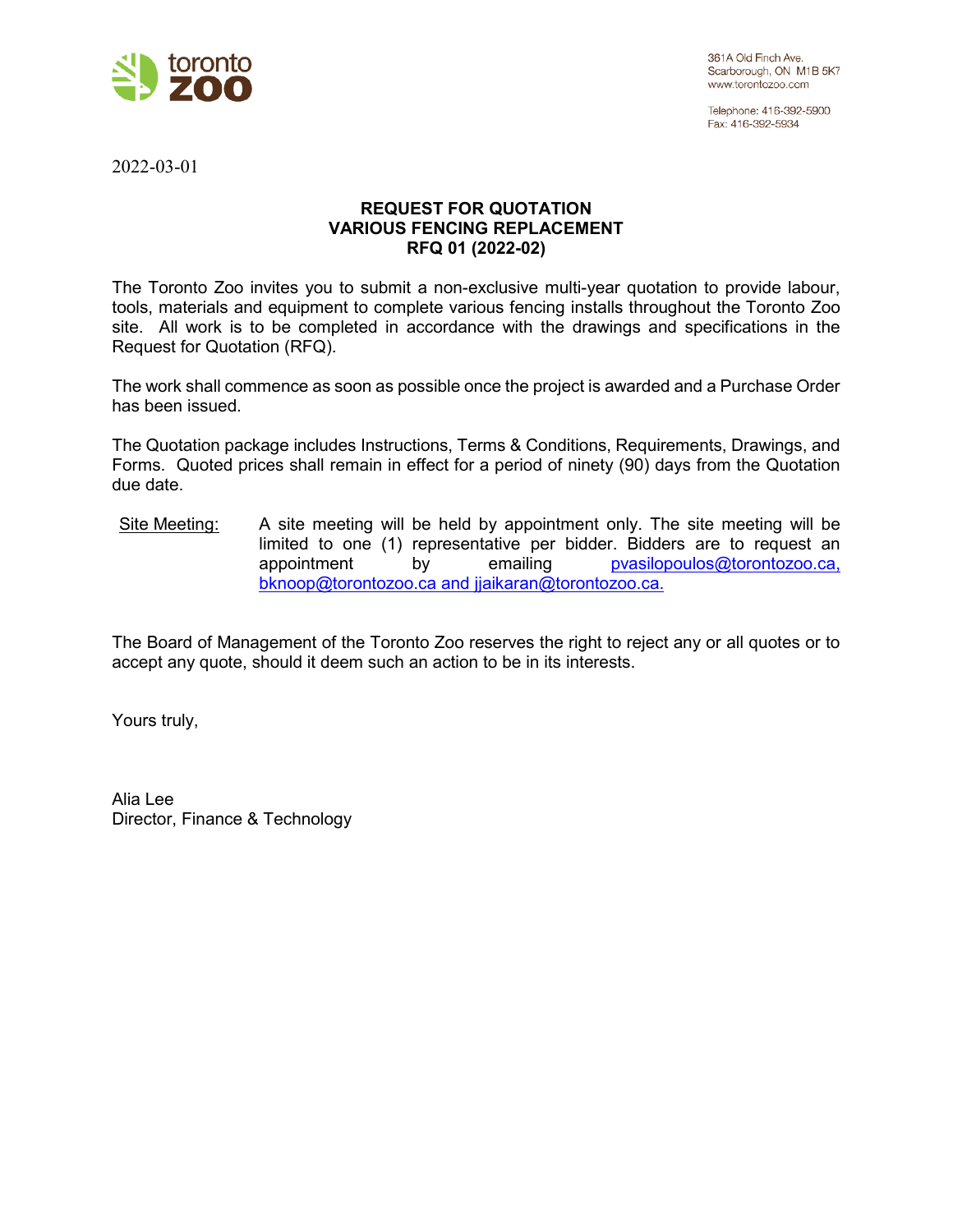# **Table of Contents**

| <b>SECTION</b>    | <b>DESCRIPTION</b>                                  | PAGE (S)       |  |
|-------------------|-----------------------------------------------------|----------------|--|
| <b>RFP LETTER</b> | <b>Invitation Letter</b>                            |                |  |
| <b>T.O.C.</b>     | <b>Table of Contents</b>                            | $\overline{2}$ |  |
| 1.0               | <b>Instructions</b>                                 | 3              |  |
| 2.0               | <b>Terms and Conditions</b>                         | 6              |  |
| 3.0               | <b>Project Requirements</b>                         | 9              |  |
| 4.0               | <b>Submission Forms</b>                             | 13             |  |
|                   | <b>Submission Label</b>                             | 18             |  |
|                   | Notice of No Bid                                    | 19             |  |
| <b>Appendix A</b> | <b>Contractor's Questionnaire Form</b>              | 20             |  |
| <b>Appendix B</b> | <b>COVID 19 - Proof of Vaccination Requirements</b> | 24             |  |
|                   | <b>DRAWINGS &amp; SPECIFICATIONS</b>                |                |  |
|                   | Barrier Fencing - Amur Tigers                       |                |  |
|                   | <b>Exclusion Fence - Service Gate Detail</b>        |                |  |
|                   | Exclusion Fence & Swing Gate Detail                 |                |  |
|                   | <b>Paddock Fencing Details</b>                      |                |  |
|                   | Barrier Fencing - Sumatran Tigers                   |                |  |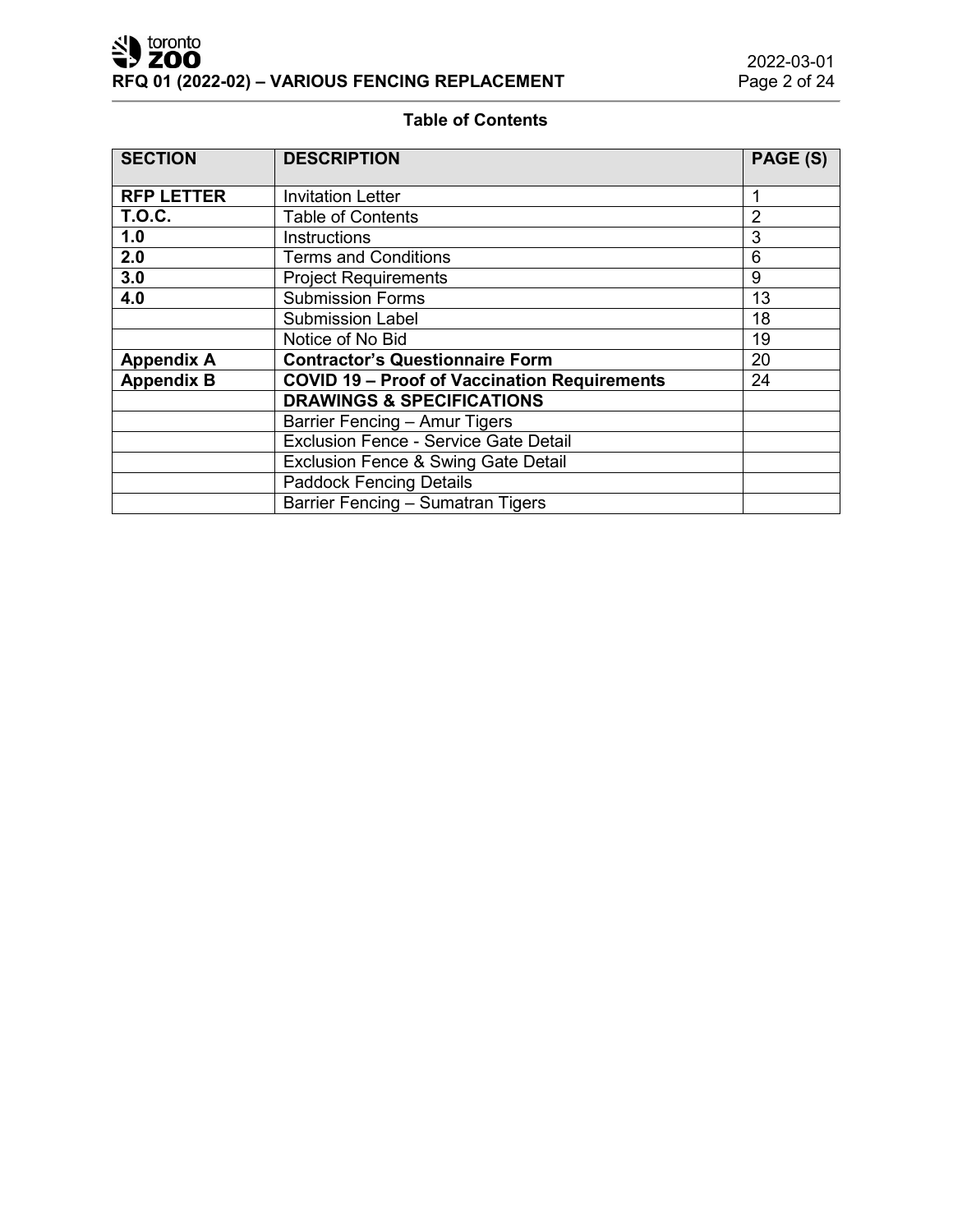## $\blacktriangleright$  toronto ZOO **RFQ 01 (2022-02) – VARIOUS FENCING REPLACEMENT** Page 3 of 24

## **1.0 INSTRUCTIONS**

- **1.1** Ensure that you have received all **twenty-four (24)** pages, **five (5)** drawings & specifications, and attachments of the RFQ package.
- **1.2** A site meeting will be held by appointment only. The site meeting will be limited to one (1) representative per bidder. Bidders are to request an appointment by emailing [pvasilopoulos@torontozoo.ca](mailto:pvasilopoulos@torontozoo.ca) .
- **1.3** Your quotation must be completed, and received by

## **Wednesday, 2022-03-16, 1200 hours (noon, local time)**

Submission – Temporary process - In view of the current situation with COVID 19 and to limit personal interaction, on an temporary basis submissions for this Request for Proposal can be submitted electronically by email in a PDF file, prior to the submission deadline to the following email address

[bids@torontozoo.ca](mailto:bids@torontozoo.ca) 

and note the following:

Subject of the file to be: RFQ# - Title of RFQ – Vendor name.

b. Amendments to a Proposal may be submitted via the same methods, at any time prior to the Closing Time.

c. It is the Supplier's sole responsibility to ensure its Bid is received by the Submission Deadline in accordance with the requirements of this RFP. The receipt of Bids can be delayed due to a number of factors including "internet traffic", file transfer size and transmission speed. The Supplier should allow sufficient time to download, complete and upload, as applicable, the submission forms comprising its Bid and any attachments.

A Bid will only be considered to be submitted once it has been received by the Toronto Zoo. The time of such receipt is reflected by the time received stamped by the Toronto Zoo's email application

- **1.4** Quotations must not be submitted by facsimile,
- **1.5** Show itemized cost of HST if applicable.
- **1.6** Toronto Zoo reserves the right to award in whole or in part on the basis of the bids received, Lump Sum Price or Breakdown Price.
- **1.7** All Prices submitted shall be quoted in Canadian currency.
- **1.8** Use the attached submission label, when you submit your response in a sealed envelope or package and deliver to the Toronto Zoo. (N/A)
- **1.9** Quotation prices shall remain in effect for a period of ninety (90) days from the Quotation due date.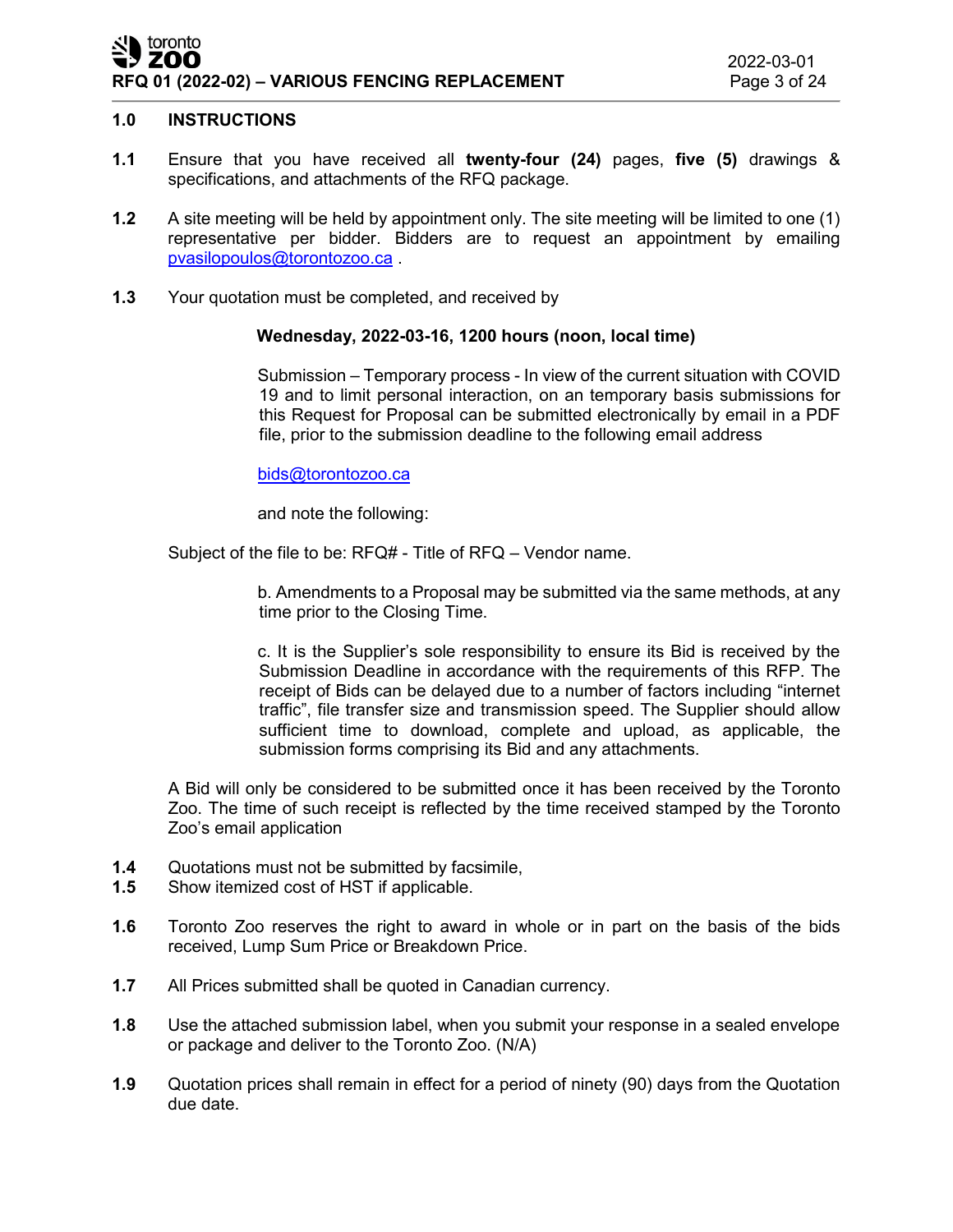## $\blacksquare$  toronto ZOO **RFQ 01 (2022-02) – VARIOUS FENCING REPLACEMENT** Page 4 of 24

**1.10** Upon Award of this RFQ, the Successful Bidder and the Toronto Zoo will have an Agreement for a period of one (1) year with options to renew for two (2) additional oneyear periods, all in accordance with the terms, conditions, and specifications contained in this RFQ and any applicable Toronto Zoo policy.

The decision to renew the Agreement for any option term will be at the sole discretion of the Toronto Zoo and will be decided at least four (4) months in advance.

All terms and conditions of the Agreement shall remain in effect and continue during the optional year(s), with the exception of any price adjustment.

The Toronto Zoo may take into consideration the following when making its decision to exercise any option year:

A. Available budget;

B. The annual price adjustment;

C. Successful Bidder performance during the contract including meeting timeliness and delivery of Services; and

D. Operational needs

Included in the decision to accept any option year(s) of the Agreement, is a price adjustment annually effective applied after the expiry date in accordance with the annual Consumer Price Index (CPI), (CPI Index-All Items-Toronto) for a 12-month period, using the most current CPI released month at the time of the first option year renewal, conducted by the Board for the Services included herein.

All subsequent option year renewals will be evaluated using the same CPI release month exercised during option year one (1), of the new year being exercised. All terms and conditions of the Agreement shall remain the same and continue during the extended Term.

For the purposes of the evaluation and award, there will be a 3% CPI increase applied annually to the total annual cost submitted by the Bidder.

- **1.11** Include product information, samples, and pictures, as necessary.
- **1.12** Provide references of at least three (3) clients for whom your company has performed similar work. References must include photos of three (3) different installations, client company name, contact name, address and e-mail address.
- **1.13** If applicable, suggested alternative products are acceptable, however all such products must be quoted separately and should not replace the Toronto Zoo requested product, work or service.
- **1.14** It is the responsibility of the Bidder to understand all aspects of the RFQ and to obtain clarification if necessary before submitting their quotation.
- **1.15** For any questions concerning this RFQ, must be forwarded by the end of the day Thursday, **2022-03-08** to: contact:

Peter Vasilopoulos, Supervisor, Purchasing & Supply, E-mail: [pvasilopoulos@torontozoo.ca](mailto:pvasilopoulos@torontozoo.ca)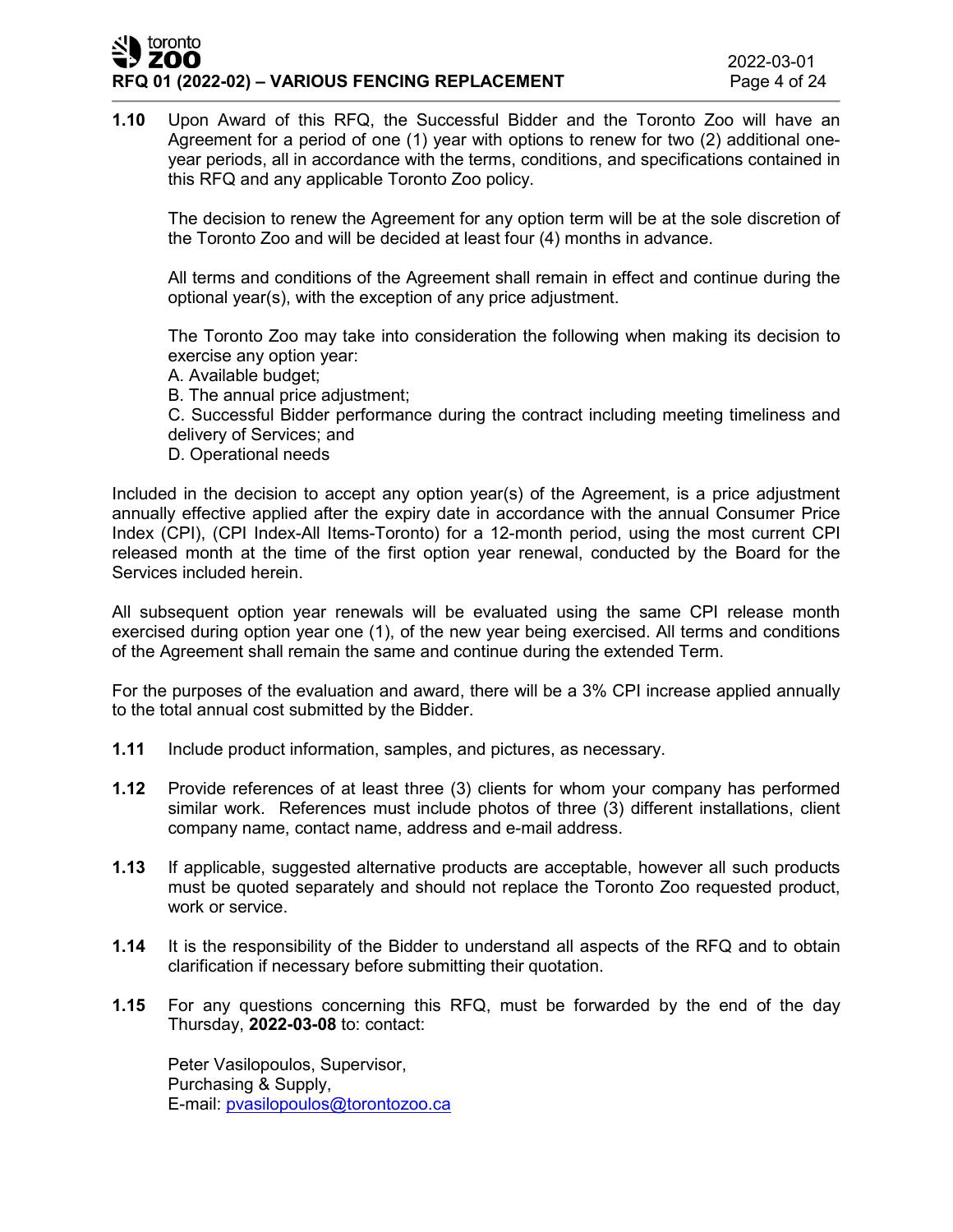# **2.0 TERMS AND CONDITIONS**

## **2.1 Definitions**:

**Quotation Price", "**Contract" and "Contract documents" have the meanings set out therefor in clauses contained in these documents**.**

**"Chief Executive Officer"** means the CEO of the Board of Management of the Toronto Zoo

**Price"** means the price payable under the Contract to the Contractor, being the Quotation Price eventually accepted by the Board of Management of the Toronto Zoo subject to any changes pursuant to the General Conditions**;**

**"Contractor",** means the successful Bidder if any, who enters into the Contract**.**

**"Specifications and Drawings"** means the Specifications and Drawings included in this package.

**"Site"** means the site shown on drawings**.**

**"Work"** means all work required under these documents, and in accordance with the Specifications and Drawings**.**

**"Toronto Zoo" or "Owner" or the "Board"** means the Board of Management of the Toronto Zoo.

- **2.2 Vendor Assurance:** Unless otherwise stated, the goods, material, articles, equipment, work or services, specified or called for in or under this Quotation, shall be delivered or completely performed, as the case may be, by the Vendor as soon as possible and in any event within the period set out herein as the guaranteed period of delivery or completion.
- **2.3 Country of Origin:** Wherever possible, the goods, services, materials, articles or equipment, specified or called for in or under this Quotation, shall be of Canadian origin and manufacture.
- **2.4 Delivery:** The prices stated in this Quotation cover the services, material, articles or equipment referred to herein, being delivered F.O.B. destination, freight, express, duty and all other charges prepaid, unless otherwise indicated herein. A detailed delivery ticket or piece tally, showing the exact quantity of goods, material, articles or equipment shall accompany each delivery. A receiver's receipt shall not bind the Board to accept the goods, material, articles or equipment covered thereby, or the particulars of the delivery ticket or piece tally therefore. The Vendor shall not be entitled to any interest upon any bill due to delay in its approval by the CEO of the Toronto Zoo or his designate.
- **2.5 Invoicing:** Unless otherwise indicated herein, the prices stated are payable in Canadian Funds at the head office of the Board. Any Harmonized Sales Tax (HST) applicable shall be shown as a separate item. The Vendor's HST/Business registration number must be indicated on the invoice.

The Vendor shall clearly show any special charges such as packaging and freight, where applicable, as separate items on the invoice.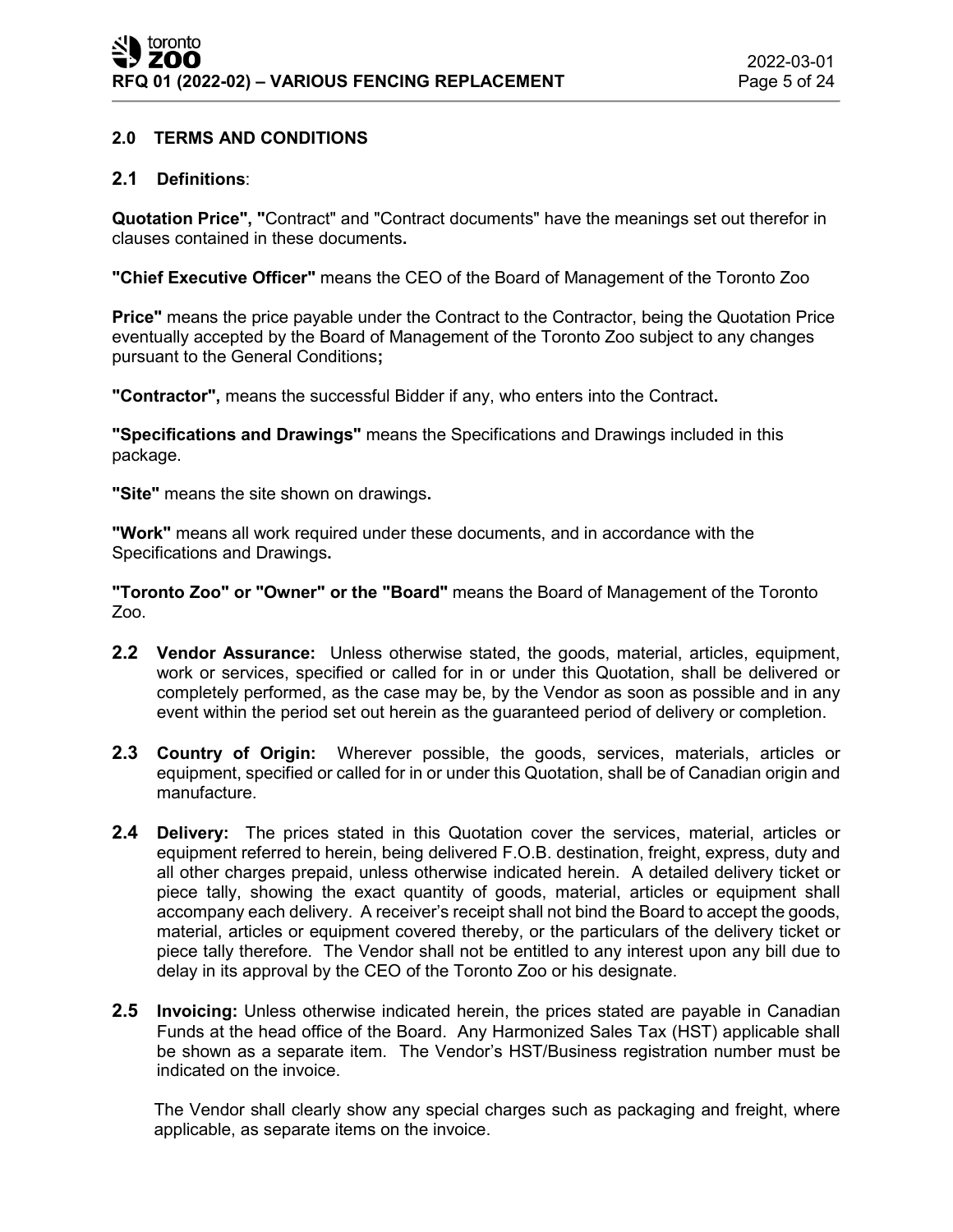Payments to non-resident Vendors may be subject to withholding taxes under the Income Tax Act (Canada). Unless a non-resident Vendor provides the Board with a letter from Revenue Canada, Taxation waiving the withholding requirements, the Board will withhold the taxes it determines are required under the Income Tax Act (Canada).

- **2.6 Notice of Delivery:** The Vendor shall notify the Purchasing Agent of the Board at the address given for the mailing of invoices, in writing as soon as possible of the details of the shipment of the goods, materials, articles or equipment.
- **2.7 Right to Cancel:** The Board shall have the right to cancel at any time this Quotation or any contract or any part of any contract resulting from this Quotation in respect of the goods, material, articles, equipment, work or services set out in this Quotation or any such contract or part of such contract, not delivered or performed at the time of such cancellation, and the Board will not be responsible to make any payments in respect of any such goods, materials, articles, equipment, work or services and shall not incur any liability whatsoever in respect thereto.

In the event that the Vendor fails or neglects by any act or omission to comply with any of the conditions set out herein, this Quotation or any contract resulting from this Quotation may be unconditionally cancelled by the Board without notice to the Vendor.

- **2.8 Official Agreement:** No verbal arrangement or agreement, relating to the goods, material, articles, equipment, work or services, specified or called for under this Quotation, will be considered binding, and every notice advice or other communication pertaining thereto, must be in writing and signed by a duly authorized person.
- **2.9 Worker's Rights:** The Vendor shall comply with the conditions of the Board relating to Worker's Rights, a copy of which is available on application to the Manager, Fair Wage and Labour Trades Office, City of Toronto, 18<sup>th</sup> Floor, West Tower, City Hall, Toronto, Ontario, M5H 2N2 or by phone at 416-392-7300.
- **2.10 Insurance:** The Contractor shall, at his/her own expense obtain and, until the work is fully complete maintain, broad-scope insurance coverages, hereof, satisfactory to the Chief Executive Officer as to form and substance, with the indicated policy form of the Canadian Construction Documents Committee (CCDC), its equivalent or better subject to such modifications therein to cover unusual aspects of the work, working conditions or other circumstances as may be specified elsewhere in the Contract.

2.10.1 The Contractor shall effect, maintain and keep in force, at its sole cost and expense and satisfactory to the Chief Executive Officer as to form and substance the insurance described below:

2.10.2 All risks property insurance on property of every description and kind owned by the contractor or for which the Contractor is responsible while on the premises of the Board in an amount not less than full replacement value. The policy shall be endorsed to provide a waiver of subrogation against the Board for any loss or damage to insured property, however caused.

2.10.3 Commercial general liability insurance, including owners' and contractors' protective, products, completed operations, personal injury, employer's liability, contractual liability, occurrence basis property damage, liability arising from the sale of serving of alcoholic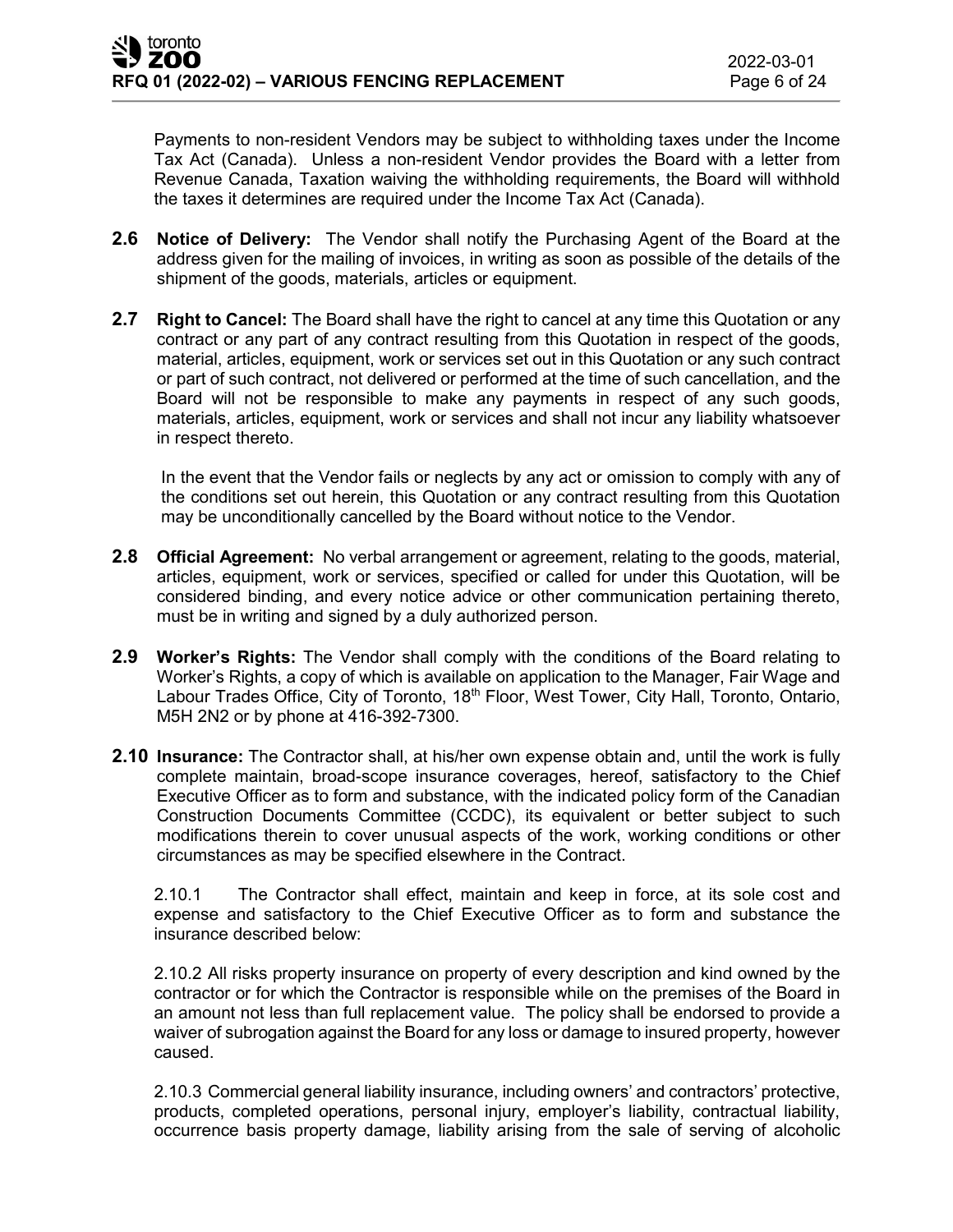beverages and provisions for cross liability and severability of interests with a limit of not less than Two Million Dollars (\$2,000,000.00) per occurrence. The policy shall be endorsed to name the Board as an additional insured with respect to the operations of the Contractor under this agreement.

2.10.4 Standard automobile liability insurance for all owned vehicles with limits of not less than Two Million Dollars (\$2,000,000.00) per occurrence.

2.10.4.1 All policies of insurance required to be taken out by the Contractor shall be placed with insurers licensed to conduct business in the Province of Ontario and shall be subject to the approval of the Chief Executive Officer, acting reasonably.

2.10.4.2 The Contractor shall deliver to the Board evidence of the insurance required prior to the commencement of the agreement, in form and detail satisfactory to the Chief Executive Officer acting reasonably.

2.10.4.3 The provisions of this section 2.11 shall no way limit the requirements and obligations imposed on the Contractor elsewhere in the Contract, nor relieve the Contractor from compliance therewith and fulfillment thereof.

2.10.4.4 The parties agree that insurance policies may be subject to deductible amounts, which deductible amounts shall be borne by the Contractor.

The provisions of this article shall in no way limit the requirements and obligations imposed on the Contractor elsewhere in the Contract, nor relieve the Contractor from compliance therewith and fulfillment thereof

- **2.11 Indemnity:** The Vendor shall at all times well and truly save, defend, keep harmless and fully indemnify the Board, the City of Toronto, Toronto Region and Conservation Authority and their servants, employees, officers or agents, hereinafter called the "Indemnities", from and against all actions, suits, claims, demands, losses, costs, charges, damages, and expenses, brought or made against or incurred by the Indemnities, its or their servants, officers, employees, agents or invitees in any way relating, directly or indirectly, to goods, material, articles or equipment supplied or to be supplied, or to the supplying of goods or services, pursuant to this Quotation, or any other claim, action, suit, demand, loss, cost, charge, damage or expense relating to copyright, trademark or patent with regard directly or indirectly with any such goods, services, material, articles or equipment or the supply or performance thereof.
- **2.12 Liability for Acts of Vendor Employees, Contractors or Agents**: The Vendor acknowledges responsibility and accepts liability for the acts of any of its employees, contractors and agents while on Toronto Zoo property. The Toronto Zoo reserves the right to request background checks for any individual providing the services requested on behalf of the Vendor.
- **2.13 Guaranty of Quotation:** All goods, material, articles, equipment, work or services, specified or called for in or under this Quotation, shall be supplied or performed at the price or process and on the basis set forth or referred to in and in accordance with the Offer and this Quotation. The basis on which this Quotation is given shall include any specifications, plans, price schedules, samples, addenda or other details pertaining thereto, or provided in connection therewith.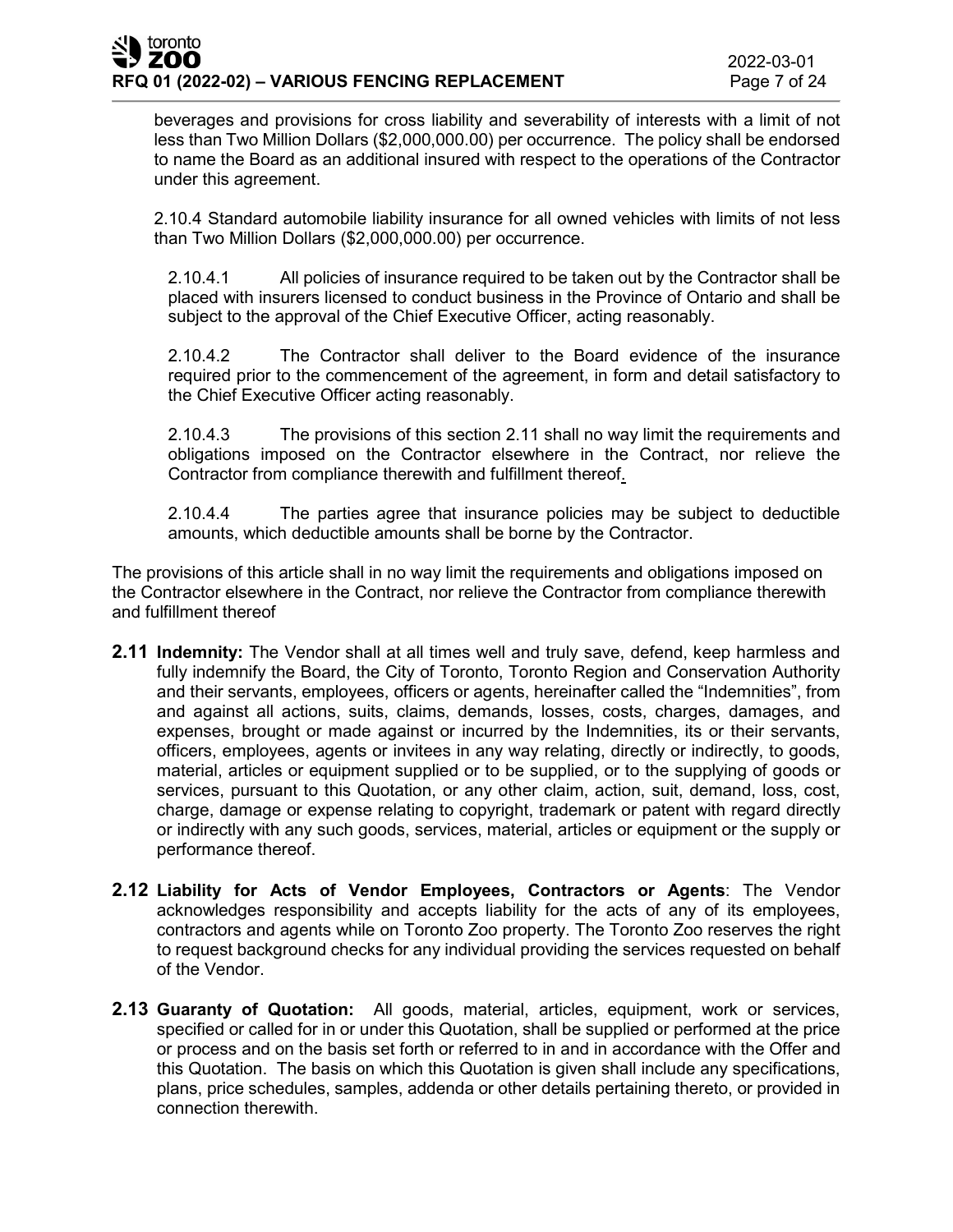## latoronto ZOO **RFQ 01 (2022-02) – VARIOUS FENCING REPLACEMENT** Page 8 of 24

- **2.14 Right of Notice:** Any notice that the Board may be required or desire to give to the Vendor shall for all purposes to be deemed to have been sufficiently and properly given and afforded by registered mail addressed to the Vendor at the address shown for the Vendor on this form and shall therefore be presumed to have been received by the Vendor on the third day following such registration.
- **2.15 Formal Contract:** The Vendor may be required and shall, if requested by the solicitor for the Board so to do, to execute and enter into a formal contract that is satisfactory to the solicitor for the Board, in order to document the contract resulting from this Quotation and to embody indemnity and related provisions that in the opinion of such solicitor are required to protect the Board.
- **2.16 Charity Status:** The Toronto Zoo is a registered charitable organization (registration #BN 119216398RR0001) and accordingly may be eligible for preferred pricing which should be reflected in the Quotation as submitted.
- **2.17 Performance Evaluation:** The Contractor's performance will be evaluated by the Chief Executive Officer and/or Chief Executive Officer's Representative during the Contract and at the end of the Contract. In the event that the Contractor's performance is considered unsatisfactory by the Chief Executive Officer and/or Chief Executive Officer's Representative, the Contractor and/or its affiliates may become ineligible from bidding on future contracts issued by the Board.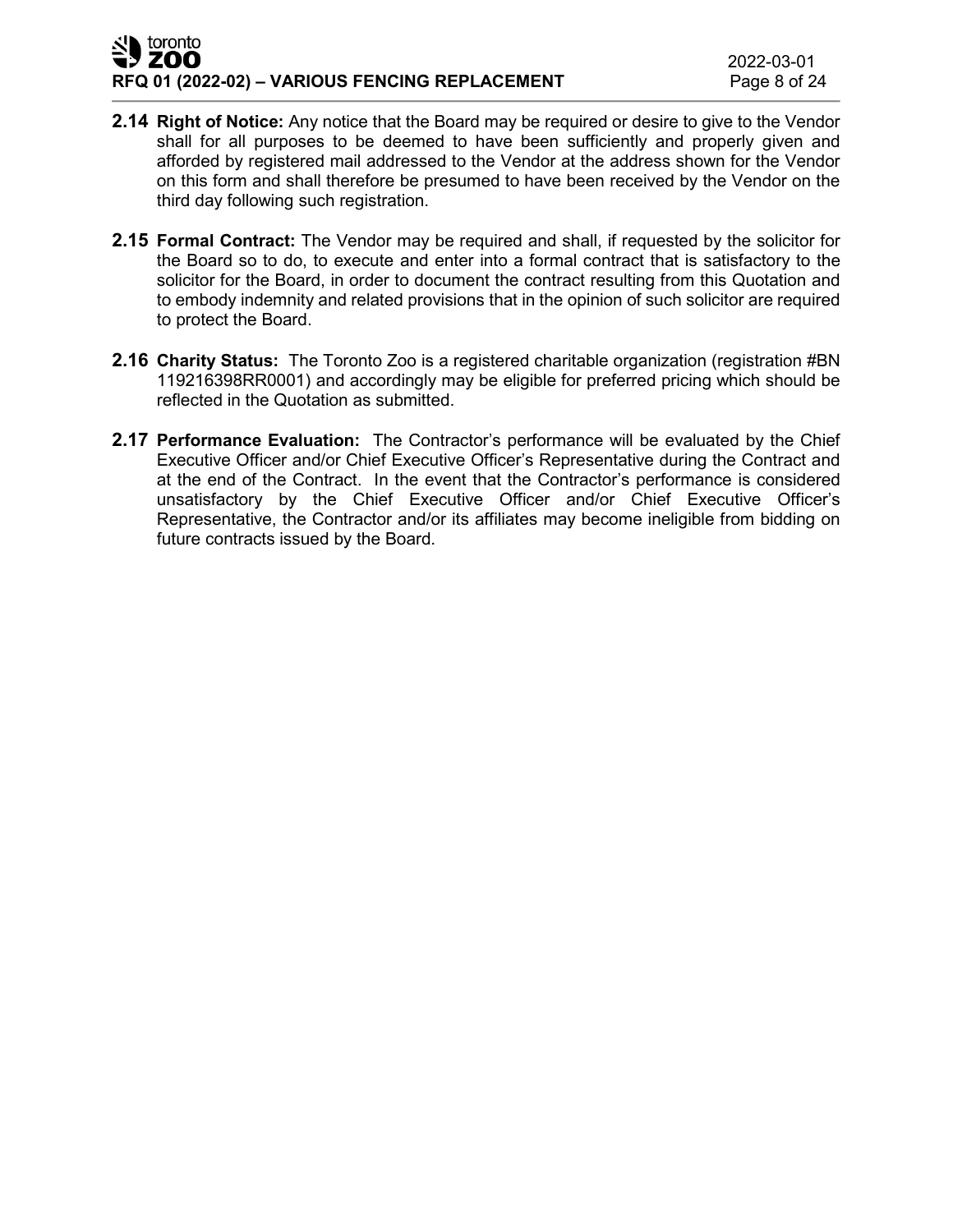# **3.0 PROJECT REQUIREMENTS**

The work shall commence once the project has been awarded and a Purchase Order issued. The scope of work includes supply of all labour, tools, materials and equipment necessary to complete the work. All work is to be completed in accordance with the drawings and specifications in the Request for Quotation (RFQ). The contractor is responsible for all pricing and all other arrangements with all subcontractors as required.

## **3.1 SCOPE OF WORK**

- 1. Supply all labour, tools, materials and equipment to complete the work as outlined in the quotation documents, drawings and specifications.
- 2. All work to be completed in accordance with applicable codes (e.g. Building Code, Electrical Code, Fire Code, etc.)
- 3. The contractor shall supply the Zoo with copies of relevant certificates and licences for all workers prior to commencement of work.
- 4. All measurements to be site verified.
- 5. Protect all areas not affected by the work. Any damage to these areas will be the responsibility of the contractor to rectify.
- 6. Clean the work area and remove all debris from site on a daily basis.
- 7. Excess material will be stored on the Toronto Zoo site for future use. Toronto Zoo staff will designate a suitable area for stockpiling of additional material.
- 8. The contractor is required to provide closeout documents including but not limited to as built drawings, warranty, and inspection certificates.
- 9. Paddock Fencing
	- a. Remove existing perimeter paddock fencing. Dispose off-site.
	- b. Install new perimeter paddock fencing as described in drawings.
- 10. Exclusion Fencing
	- a. Install new exclusion fencing as described in drawings.
- 11. Exclusion Fencing Service Gate
	- a. Install new exclusion fencing service gate as described in drawings.
- 12. Exclusion Fencing Single Swing Gate
	- a. Install new exclusion fencing single swing gate as described in drawings. .
- 13. Barrier Fencing Amur Tigers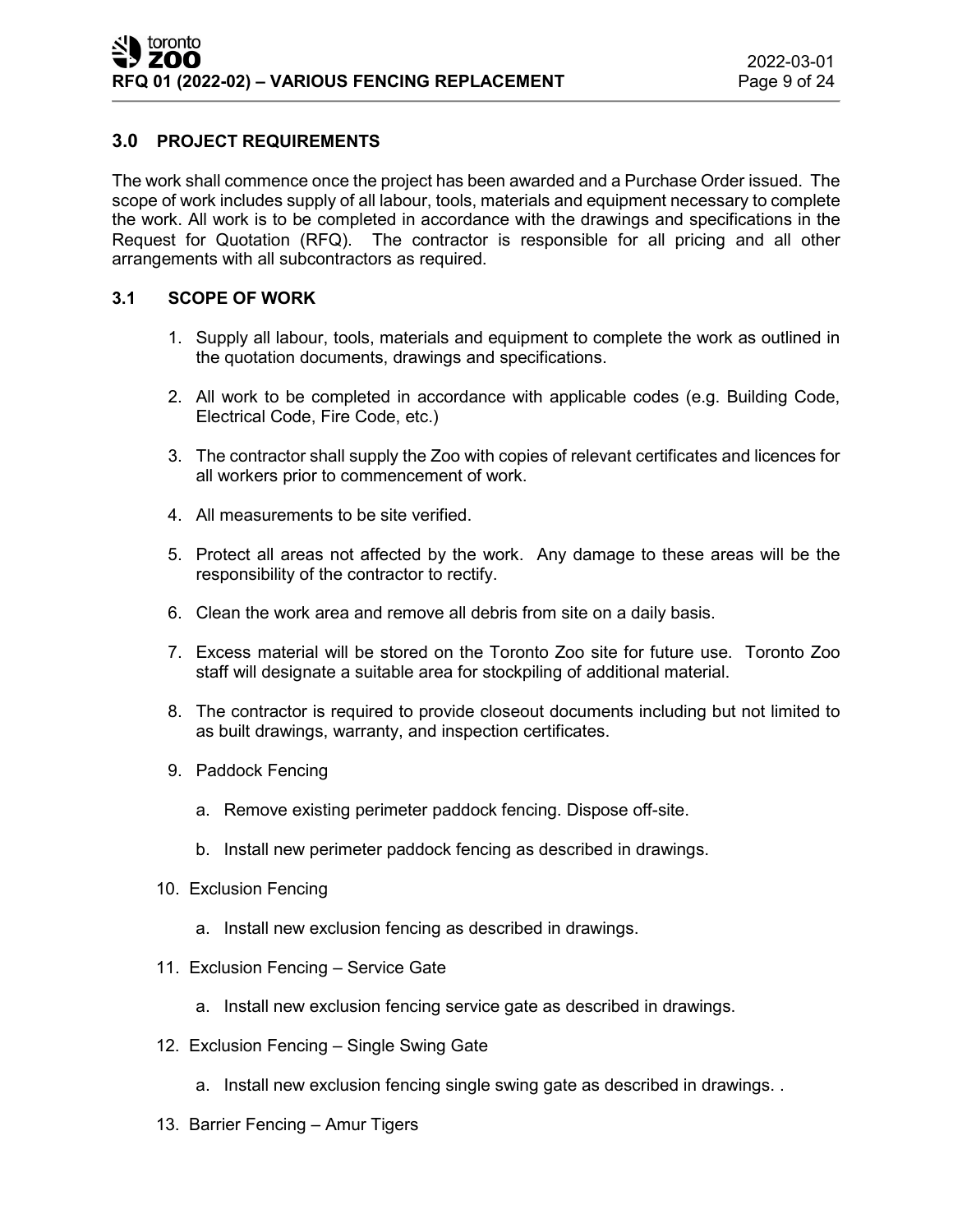## toronto ZOO **RFQ 01 (2022-02) – VARIOUS FENCING REPLACEMENT** Page 10 of 24

- a. Install new barrier fencing as described in drawings.
- 14. Barrier Fencing w/ Double Outrigger Amur Tigers
	- a. Install new barrier fencing w/ double outriggers as described in drawings.
- 15. Barrier Fencing Gate Amur Tigers
	- a. Install new barrier fencing gate as described in drawings.
- 16. Barrier Fencing Sumatran Tigers
	- a. Install new barrier fencing as described in drawings.
		- i. New barrier fencing is to **also include** an additional layer of ½" x ½" welded wire mesh galv., overlayed onto the of 6" x 6" welded wire mesh galv. Hogtie panels together. Mesh will start from grade/base of fence, and extend to 8' in height. The length shall match the new barrier fencing.
- 17. Barrier Fencing w/ Double Outrigger Sumatran Tigers
	- a. Install new barrier fencing w/ double outriggers as described in drawings.
		- i. New barrier fencing is to **also include** an additional layer of ½" x ½" welded wire mesh galv., overlayed onto the of 6" x 6" welded wire mesh galv. Hogtie panels together. Mesh will start from grade/base of fence, and extend to 8' in height. The length shall match the new barrier fencing w/ double outriggers.
- 18. Barrier Fencing Gate Sumatran Tigers
	- a. Install new barrier fencing gate as described in drawings.
		- i. New barrier fencing is to **also include** an additional layer of ½" x ½" welded wire mesh galv., overlayed onto the of 6" x 6" welded wire mesh galv. Hogtie panels together. Mesh will start from grade/base of fence, and extend to 8' in height. The length shall match the new barrier fencing gate.
- 19. Barrier Fencing Cheetah
	- a. Install new barrier fencing as described in drawings.

The Contractor is responsible for all pricing and all other arrangements with their subcontractors as required.

# **3.2 CONTRACTOR RESPONSIBILITIES**

- 1. Regular meetings/communication with the Toronto Zoo Project Team to review project status and to discuss issues that may arise during the project.
- 2. Provide samples, mock ups, etc. as required to the Project Team. A sample for the mud bank finish is required, prior to complete application. Sample is to be approved by the Toronto Zoo.
- 3. Provide product information, MSDS sheets and colour samples to the Project Team prior to start of the work where applicable.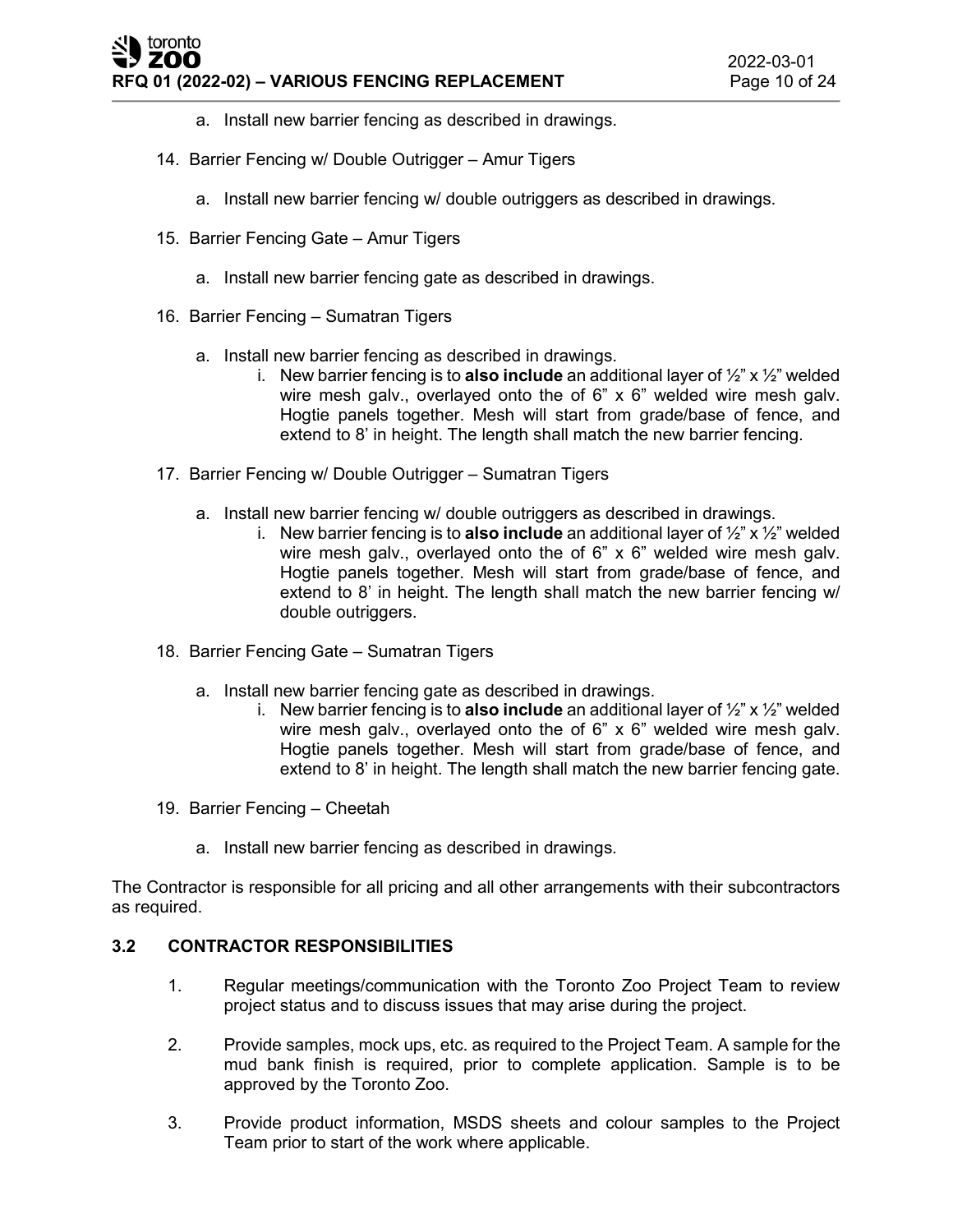- 4. Provide the Zoo with a one (1) year warranty upon completion of the project.
- 5. Protect adjacent areas not included in the project. Any damage caused will be the responsibility of the contractor to rectify at no additional cost to the Zoo.
- 6. Clean-up the work area daily and make good any damage caused as a result of the work.
- 7. Secure the work site and provide construction signs and barriers to prevent injury to Zoo personnel and the public who will require access to the surrounding space during the work.
- 8. All electric current required for the work shall be provided or furnished by the Contractor. All temporary connections for electricity shall be subject to the approval of the Owner. All temporary lines will be furnished, installed, connected, and maintained by the Contractor in a professional manner satisfactory to the Owner and shall be removed by the Contractor in like manner upon completion of the work.
- 9. Upon award of contract, Contractor is to finish all work, including clean up and demobilization by the completion date specified.
- 10. Submit all shop drawings for review and approval prior to start of fabrication. Review of shop drawings shall not mean that the Toronto Zoo approves detail design inherent in shop drawings, responsibility for which shall remain with the Contractor submitting same, and such review shall not relieve the Contractor of his responsibility for errors or omissions in shop drawings or of his responsibility for meeting all requirements of the subcontract documents.
- 11. Submit close out documents as requested. Include warranties and "As built" drawings.

## **3.3 SAFETY SPECIFICATIONS**

- 1. It is the responsibility of the Contractor to protect the site as required during construction.
- 2. Ensure that awareness of public safety is considered and protect visitors in the vicinity during the construction period.
- 3. All necessary personal protective equipment must be worn at all times and MSDS sheets must be available on site as required.
- 4. The contractor is to abide by applicable Toronto Zoo Health & Safety Policies, the Ontario Health and Safety Acts, the Ontario Building Code and all other applicable codes including the Fire Codes.
	- i. SAFE-002 Health & Safety Hazard Reporting
	- ii. SAFE-017 Contractors Safety
	- iii. SAFE-018 Vehicles on Site
	- iv. SAFE-007 Working in Confined Space
	- v. SAFE-025 Hot Work
	- vi. SAFE-013 Equipment Lockout/Tagout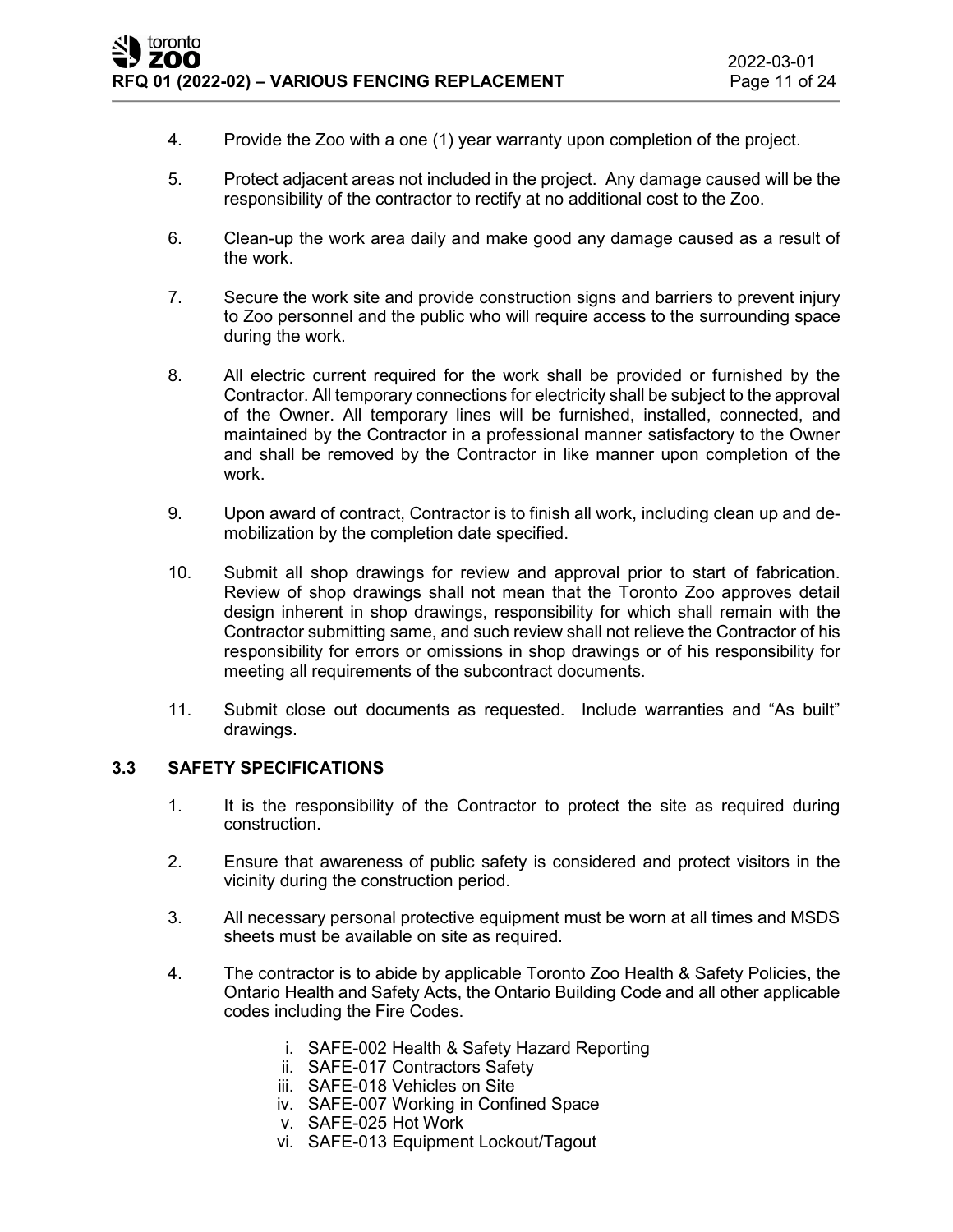- 5. The contractor is to abide by the Toronto Zoo's Commitment to the City of Toronto's Corporate Smog Alert Response Plan
- 6. COVID-19 Proof of Vaccination Requirements
- 7. It is the responsibility of the Contractor to ensure that the work site is properly protected at all times. All work sites must be marked and hoarded adequately with construction signs posted to secure and isolate the work site from the public or other personnel that have access to the area.

## **3.4 OTHER INFORMATION**

The successful bidder must demonstrate the ability to complete the work to standards acceptable to the Zoo and prove past performance in the completion of similar types of work for other clients by providing relevant examples of work and references. The successful bidder must also demonstrate and guarantee that they can produce the work in the allotted time.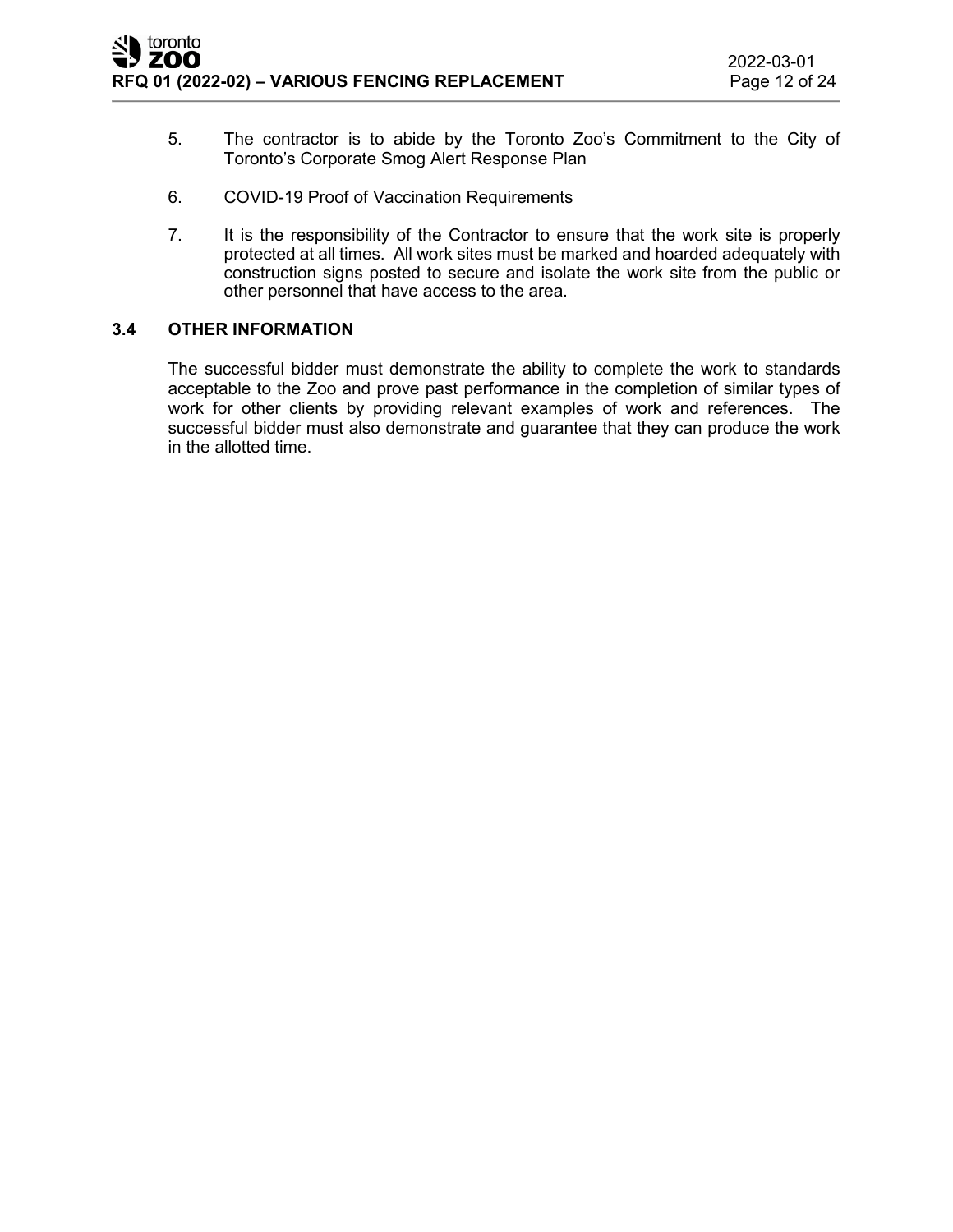# **4.0 SUBMISSION FORMS:**

I/We, hereby, submit the Quotation and will comply with all terms, conditions, specifications and drawings (when provided) as set out within the Board's Quotation.

I/We, hereby, have received, allowed for and included as part of our submission all issued Addendum numbered \_\_\_\_\_\_\_\_\_.

This form must be completed, properly signed and received on or before the date and time specified or your Quotation will not be considered. Quotation prices shall remain in effect for a period of ninety (90) days from the due date.

The Board of Management of the Toronto Zoo reserves the right to reject any or all Quotations or to accept any Quotation, should it deem such action to be in its interests.

By signing and submitting this FORM, you are agreeing to the release of your quotation information, as deemed necessary by the Board, in order to conduct business associated with this quotation or project.

| <b>COMPANY INFORMATION</b>               |           |
|------------------------------------------|-----------|
| Company Name:                            |           |
| Name of authorized                       |           |
| <b>Signing Officer</b>                   | Title:    |
| Signature of authorized                  | Date:     |
| <b>Signing Officer:</b>                  |           |
| I have authority to bind the Corporation |           |
| <b>Contact Name:</b>                     | Title:    |
|                                          |           |
| Address:                                 |           |
|                                          |           |
| Telephone #:                             | Fax #:    |
| Email:                                   | Web Site: |
|                                          |           |
|                                          |           |
| HST#:                                    |           |
|                                          |           |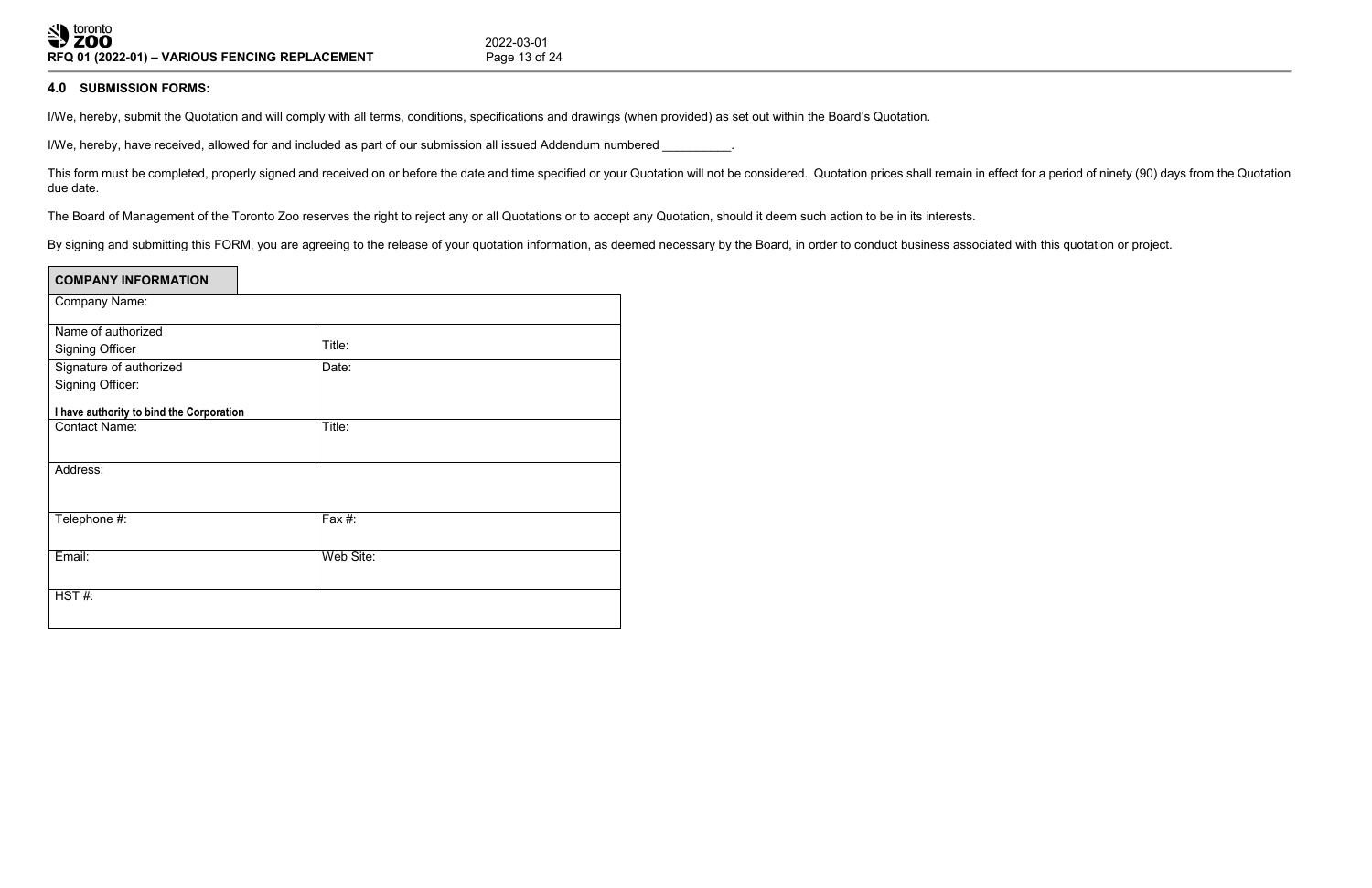# **4.1 UNIT RATES/PRICES**

1. The quantities listed for which unit prices are required are annual estimates only and do not constitute a warranty or guarantee by the Zoo as the actual quantities to be purchased may be more or less. The quantities ar to be used for the purpose of comparison Quotations. The Zoo expressly reserves the right to increase or decrease the quantities, as need dictates.

# 2. in the event that additional goods or services are required it will be upon mutual agreement of the Toronto Zoo and selected bidder, charged at the unit prices provided in this pricing submission form.

The following are our Unit Prices for the work listed hereunder. Such work and rates are NOT included in our Lump Sum Price in item 4.1,. The non-exclusive unit rates are to include all additional costs associated with mobilization/ demobilization, labour, material, warranty, taxes (excluding Harmonized Sales Tax), charges, payroll, burden and profit, etc. to facilitate the work listed below.

**3.** All unit pricing must be firm for one (1) year, the initial term of the Contract

| <b>WORK</b> | <b>DESCRIPTION OF UNIT PRICE</b>                                                                                                                                             | <b>UNIT OF</b><br><b>MEASURE</b> | <b>2022 UNIT RATE</b> |                 | <b>OPTIONAL YEAR</b><br>2023 UNIT RATE<br>Percentage increase<br>of first option year<br>over initial 2022 year |  |
|-------------|------------------------------------------------------------------------------------------------------------------------------------------------------------------------------|----------------------------------|-----------------------|-----------------|-----------------------------------------------------------------------------------------------------------------|--|
|             |                                                                                                                                                                              |                                  | 0-100 LF              | $.401 - 500$ LF | 501-above LF                                                                                                    |  |
|             | Install<br><b>PERIMETER</b><br><b>PADDOCK</b> fencing at the<br>Toronto Zoo as specified in<br>the quotation documents,<br>drawings & specifications of<br>the RFQ package.  | /LF                              |                       |                 |                                                                                                                 |  |
|             | Install <b>EXCLUSION</b> fencing<br>at the Toronto Zoo as<br>specified in the quotation<br>documents, drawings &<br>specifications of the RFQ<br>package.                    | /LF                              |                       |                 |                                                                                                                 |  |
|             | Install <b>BARRIER</b> fencing -<br><b>AMUR TIGERS</b> at the<br>Toronto Zoo as specified in<br>the quotation documents,<br>drawings & specifications of<br>the RFQ package. | /LF                              |                       |                 |                                                                                                                 |  |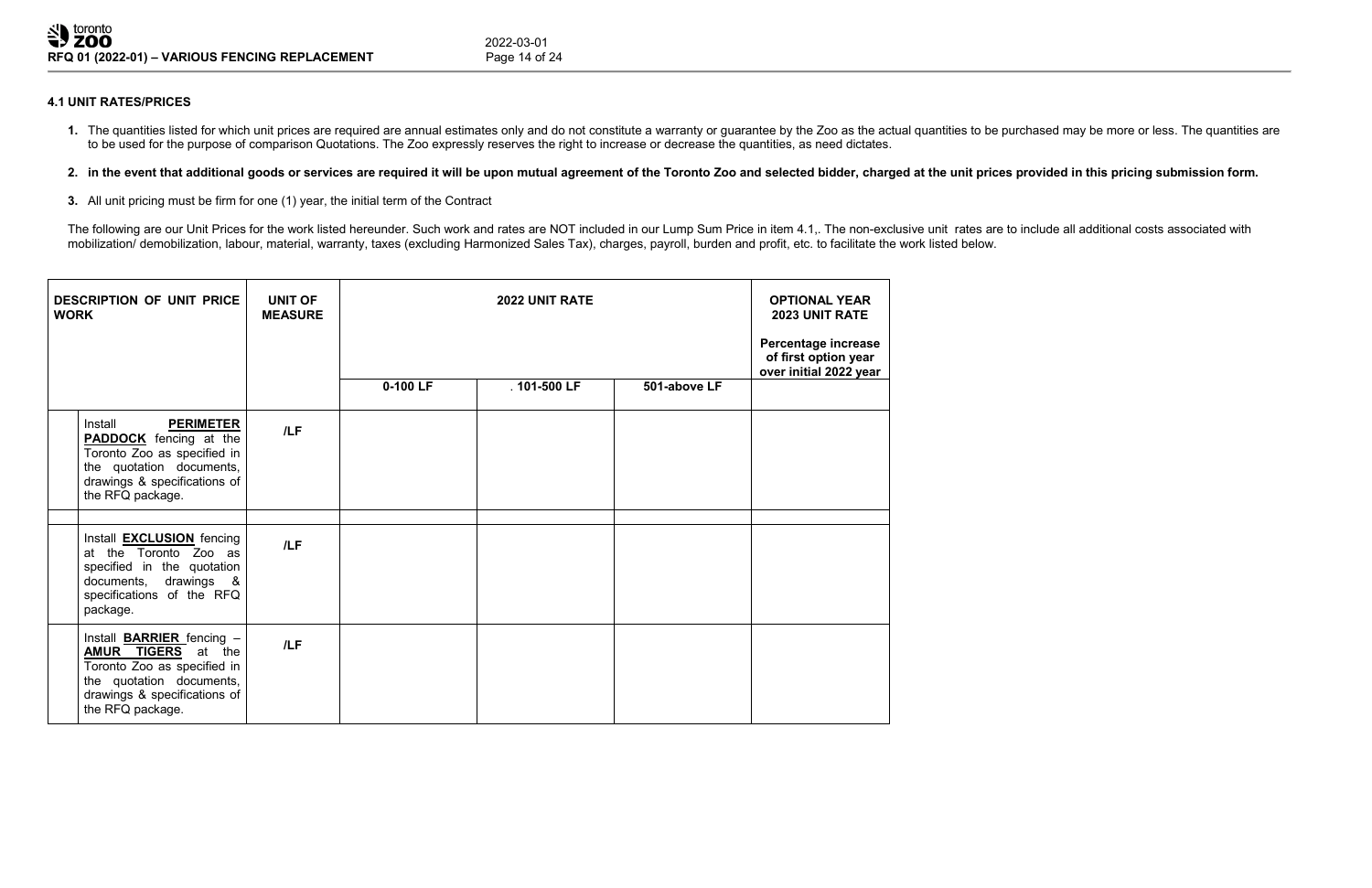# **Rival to contidents**<br>**RFQ 01 (2022-02) – VARIOUS FENCING REPLACEMENT**

2022-03-01<br>Page 15 of 24

| the RFQ package.                      | Install <b>BARRIER</b> fencing WI<br>DOUBLE OUTRIGGER -<br><b>AMUR TIGERS</b> at the<br>Toronto Zoo as specified in<br>the quotation documents,<br>drawings & specifications of<br>Install <b>BARRIER</b> fencing -<br><b>SUMATRAN TIGERS</b> at the | /LF<br>/LF  |  |  |
|---------------------------------------|------------------------------------------------------------------------------------------------------------------------------------------------------------------------------------------------------------------------------------------------------|-------------|--|--|
| the RFQ package. (                    | Toronto Zoo as specified in<br>the quotation documents,<br>drawings & specifications of                                                                                                                                                              |             |  |  |
| the RFQ package. (                    | Install <b>BARRIER</b> fencing WI<br>DOUBLE OUTRIGGER -<br><b>SUMATRAN TIGERS</b> at the<br>Toronto Zoo as specified in<br>the quotation documents,<br>drawings & specifications of                                                                  | /LF         |  |  |
|                                       | Install <b>BARRIER</b> fencing -                                                                                                                                                                                                                     |             |  |  |
| quotation<br>the RFQ package.         | <b>CHEETAH</b> at the Toronto<br>Zoo as specified in the<br>documents,<br>drawings & specifications of                                                                                                                                               | /LF         |  |  |
|                                       |                                                                                                                                                                                                                                                      |             |  |  |
| <b>GATE</b><br>documents,<br>package. | Install <b>BARRIER</b> fencing<br><b>SUMATRAN</b><br>$\overline{\phantom{0}}$<br><b>TIGERS</b> at the Toronto Zoo<br>as specified in the quotation<br>drawings &<br>specifications of the RFQ                                                        | <b>EACH</b> |  |  |
| the RFQ package.                      | Install <b>BARRIER</b> fencing<br><b>GATE - AMUR TIGERS</b> at<br>the Toronto Zoo as specified<br>in the quotation documents,<br>drawings & specifications of                                                                                        | <b>EACH</b> |  |  |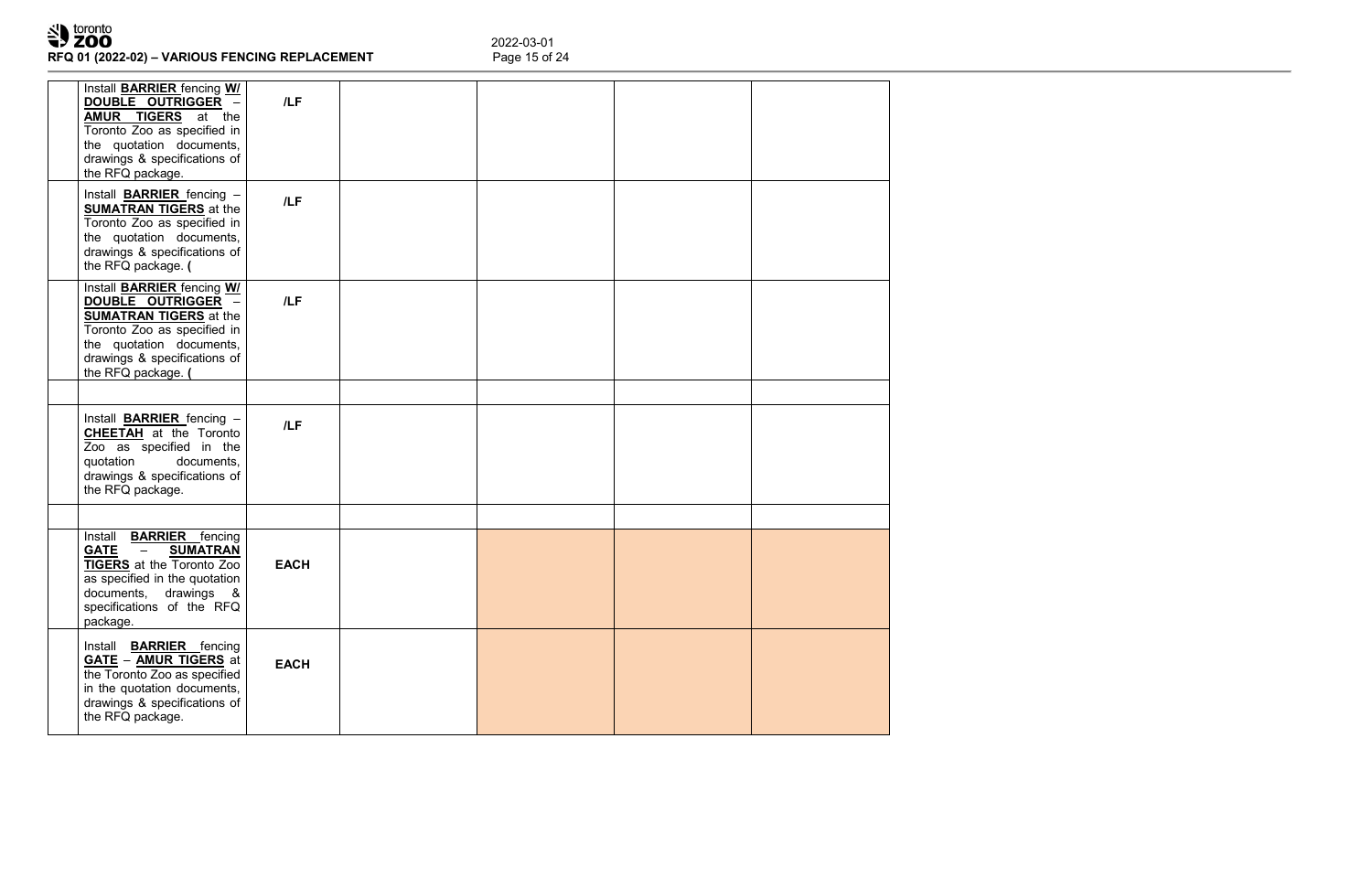

2022-03-01<br>Page 16 of 24

| Install <b>EXCLUSION</b> fencing<br>- SINGLE SWING GATE at<br>the Toronto Zoo as specified<br>in the quotation documents,<br>drawings & specifications of<br>the RFQ package.        | <b>EACH</b> |  |  |
|--------------------------------------------------------------------------------------------------------------------------------------------------------------------------------------|-------------|--|--|
| Install <b>EXCLUSION</b> fencing<br><b>SERVICE GATE</b> at the<br>$-$<br>Toronto Zoo as specified in<br>the quotation documents,<br>drawings & specifications of<br>the RFQ package. | <b>EACH</b> |  |  |
| Chief Installer (each) rate for<br>installation<br>during<br>new<br>normal business<br>hours<br>Friday<br>Monday through<br>7:30am to 5:30pm                                         | /HR         |  |  |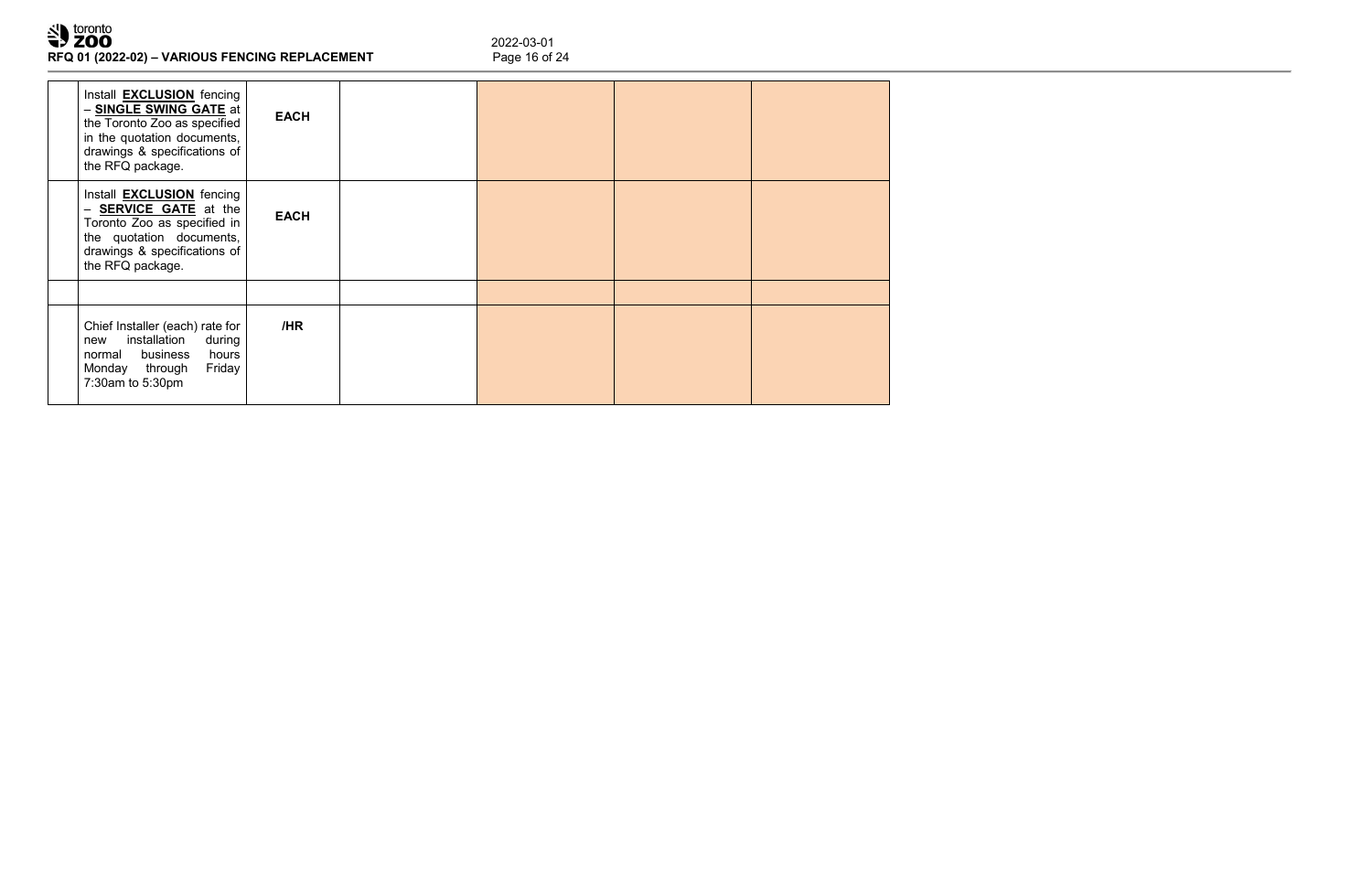| <b>WARRANTY</b>                                                       | <b>Specify</b> |
|-----------------------------------------------------------------------|----------------|
| Please confirm five (1) year warranty upon completion of the project. |                |

| <b>DISCOUNT</b>                                                                                                                                                                                                                           | <b>Discount</b><br>and/or Other | <b>Days</b> |
|-------------------------------------------------------------------------------------------------------------------------------------------------------------------------------------------------------------------------------------------|---------------------------------|-------------|
| Discount allowed for prompt payment and period within which invoice<br>must be paid to qualify.                                                                                                                                           | $\%$                            |             |
| <b>Charity Status:</b> The Toronto Zoo is a registered charitable<br>organization (registration #BN 119216398RR0001) and accordingly<br>may be eligible for preferred pricing which should be reflected in the<br>Quotation as submitted. |                                 |             |

| Name of Firm: |  |
|---------------|--|
|               |  |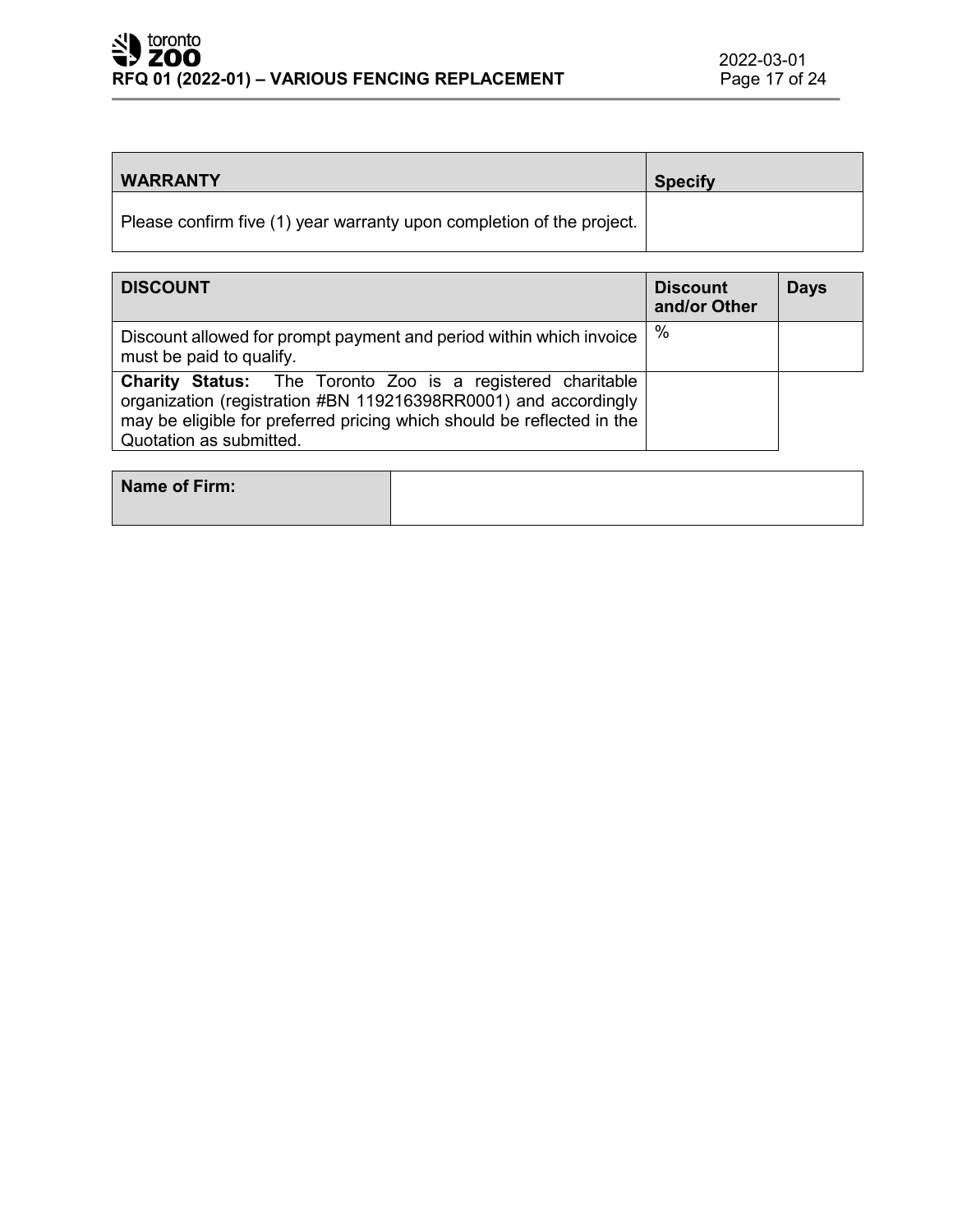# **SUBMISSION LABEL (N/A)**

**INTENIONALLY LEFT BLANK**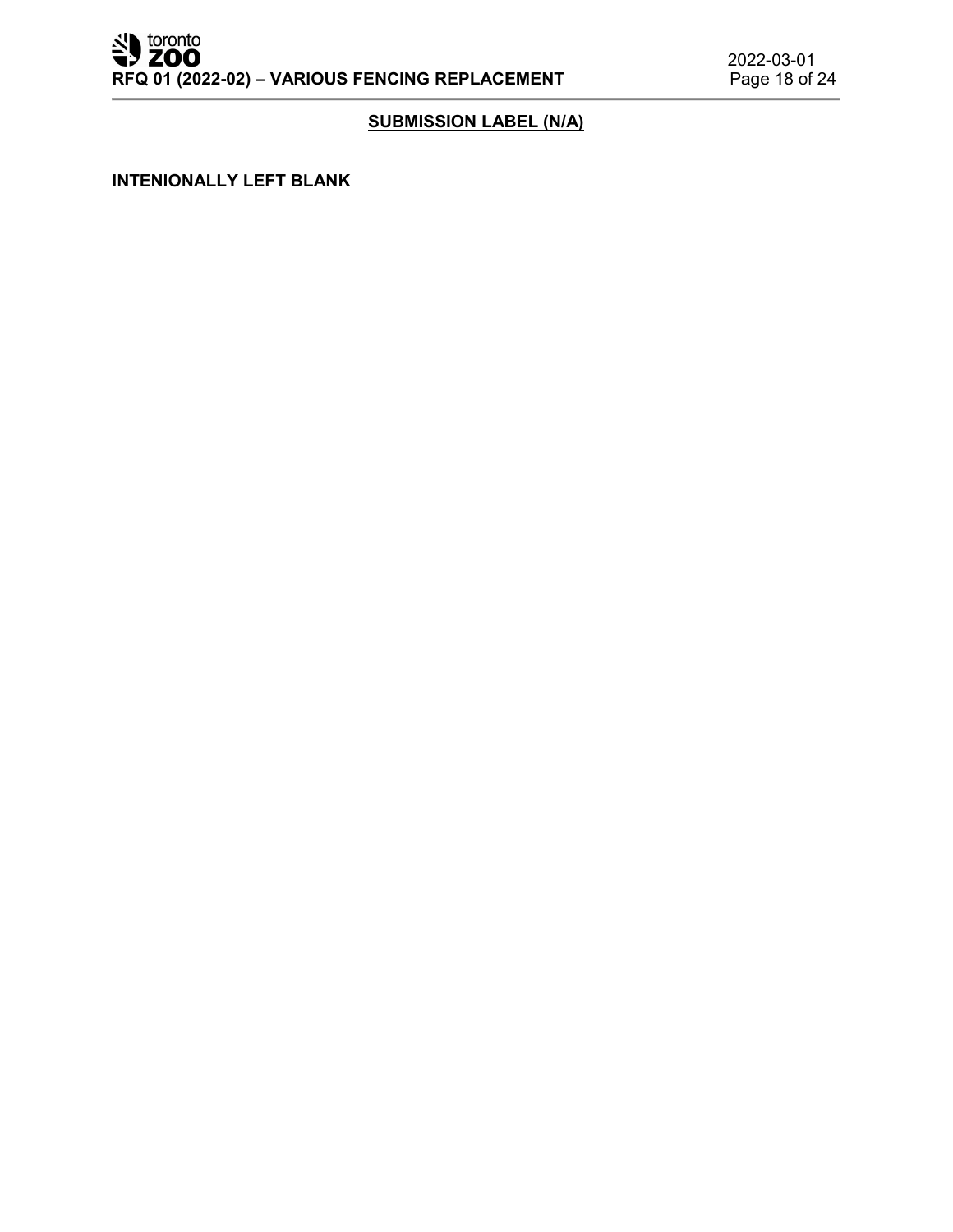# **NOTICE OF NO BID**

#### **INSTRUCTIONS:**

It is important to the Toronto Zoo to receive a reply from all invited bidders. If you are unable, or do not wish to submit a bid, please complete the following portions of this form. State your reason for not bidding by checking the applicable box(es) or by explaining briefly in the space provided. It is not necessary to return any other Request for Proposal/Quotation/Tender documents or forms. Please just return this completed form by fax or by mail prior to the official closing date. **Purchasing and Supply Fax Number: (416) 392- 6711.**

| A Proposal/Quotation/Tender is not submitted for the following reason(s): |                                                                      |  |  |  |
|---------------------------------------------------------------------------|----------------------------------------------------------------------|--|--|--|
| Project/quantity too large.                                               | Project/quantity too small.                                          |  |  |  |
| We do not offer services or commodities to<br>these requirements          | Cannot meet delivery or completion<br>requirement                    |  |  |  |
| We do not offer this service or commodity.                                | Agreements with other company do not permit<br>us to sell directly.  |  |  |  |
| Cannot handle due to present<br>commitments.                              | Licensing restrictions                                               |  |  |  |
| Unable to bid competitively.                                              | We do not wish to bid on this service or<br>commodity in the future. |  |  |  |
| Insufficient information to prepare<br>quote/proposal/tender              | Specifications are not sufficiently defined                          |  |  |  |
| We are unable to meet bonding or<br>insurance requirements.               |                                                                      |  |  |  |

Other reasons or additional comments (please explain):

| Company Name:                              |  |
|--------------------------------------------|--|
| Address                                    |  |
| Contact Person:                            |  |
| Signature of<br>Company<br>Representative: |  |
| Date:                                      |  |
| Phone Number:                              |  |
| Email address                              |  |
| Fax Number:                                |  |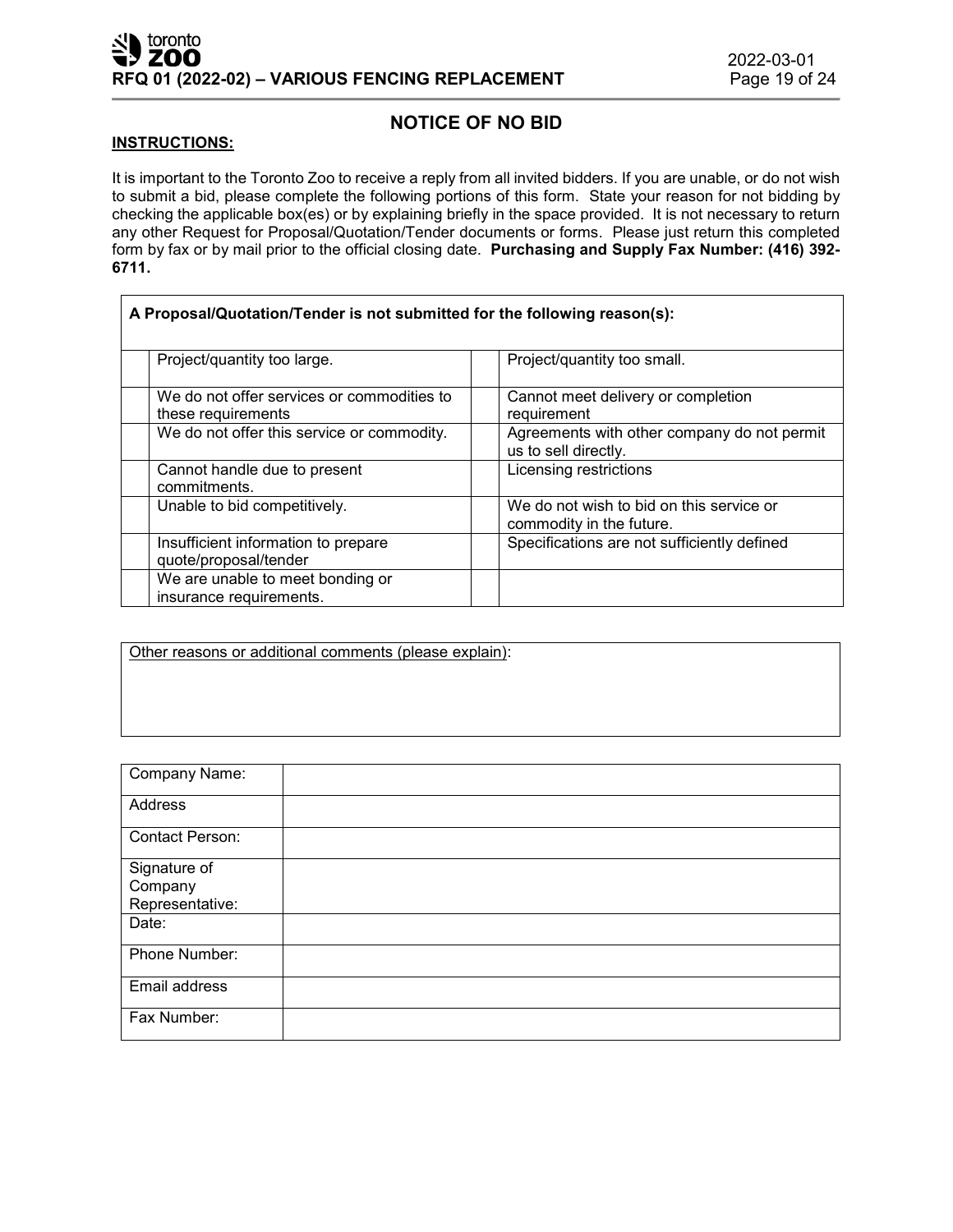# **APPENDIX A - CONTRACTOR'S QUESTIONNAIRE FORM**

## **1. Registered Name**

Provide the registered name of the respondent

## **2. Parent Company**

Provide the following information for the respondent's parent company

| Name:                   |  |
|-------------------------|--|
| Address:                |  |
| Phone Number:           |  |
| Fax Number:             |  |
| <b>Website Address:</b> |  |
| Subsidiaries:           |  |

# **3. Core Businesses**

If applicable, list the other core businesses that the respondent is involved in, in descending priority. Attach additional sheets as required

| <b>Other Core Business</b> | No. of Years in the Business |
|----------------------------|------------------------------|
|                            |                              |
|                            |                              |
|                            |                              |

# **4. Years of Experience**

State the number of years' experience providing similar services to the project.

Years of Experience

# **5. Relevant Experience and References**

List relevant experience and client references that demonstrate the respondent's experience in the last five (5) years. Attach additional sheets as required.

| <b>Project Reference One:</b> |           |  |
|-------------------------------|-----------|--|
| Client / Company Name:        |           |  |
| Representative for the        | Phone No. |  |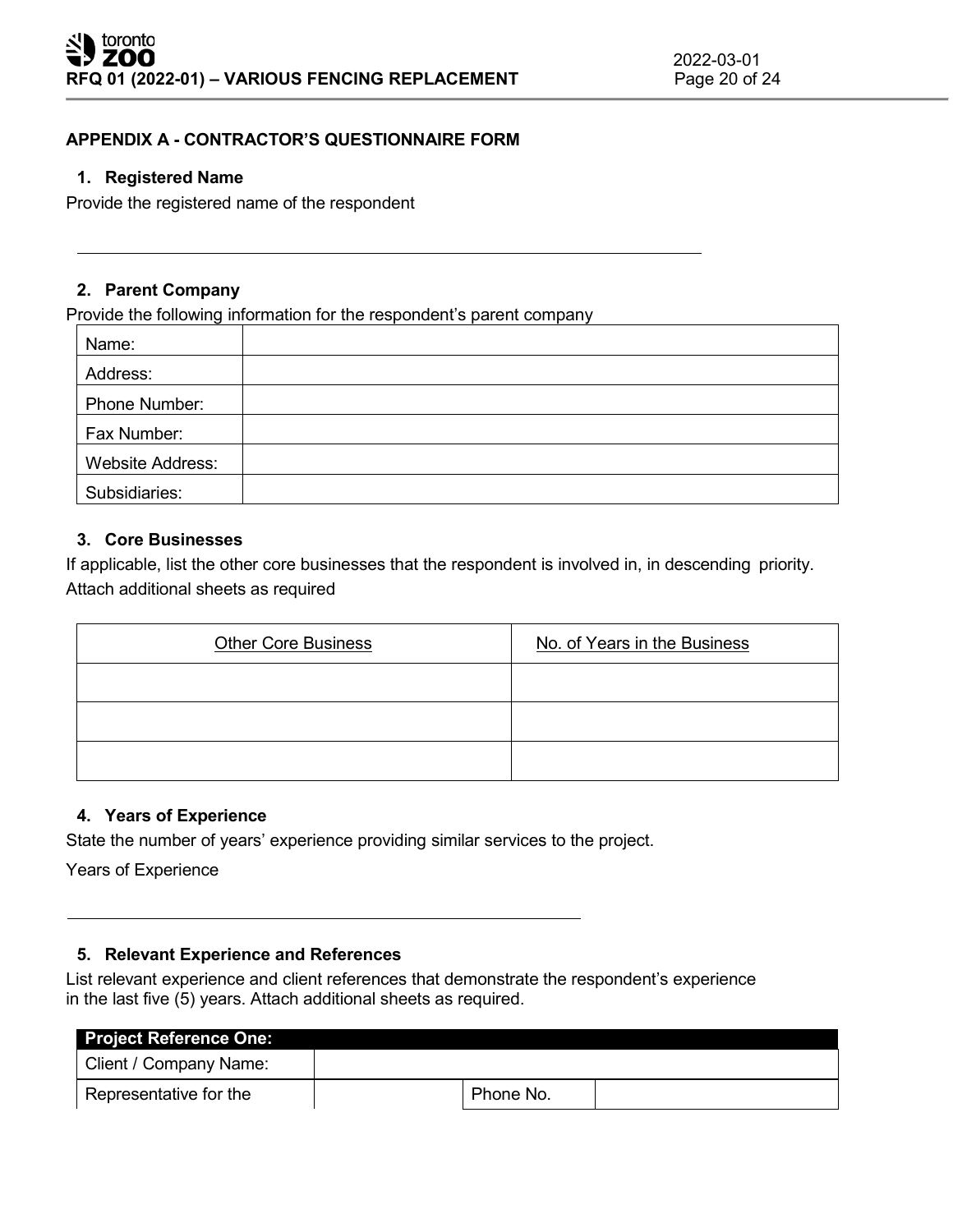## toronto ' ZOO **RFQ 01 (2022-02) – VARIOUS FENCING REPLACEMENT** Page 21 of 24

| Client:                 | Email Address: |  |
|-------------------------|----------------|--|
| Location of Work:       |                |  |
| Nature / Scope of Work: |                |  |
| Contract Dollar Value:  |                |  |
|                         |                |  |

| Date and Length of Contract:            |  |
|-----------------------------------------|--|
| Provide the names of<br>Assigned Staff: |  |

| <b>Project Reference Two:</b>                  |                |  |
|------------------------------------------------|----------------|--|
| Client / Company Name:                         |                |  |
| Representative for the                         | Phone No.      |  |
| Client:                                        | Email Address: |  |
| Location of Work:                              |                |  |
| Nature / Scope of Work:                        |                |  |
| <b>Contract Dollar Value:</b>                  |                |  |
| Date and Length of Contract:                   |                |  |
| Provide the names of<br><b>Assigned Staff:</b> |                |  |

| <b>Project Reference Three:</b>         |                |
|-----------------------------------------|----------------|
| Client / Company Name:                  |                |
| Representative for the                  | Phone No.      |
| Client:                                 | Email Address: |
| Location of Work:                       |                |
| Nature / Scope of Work:                 |                |
| <b>Contract Dollar Value:</b>           |                |
| Date and Length of Contract:            |                |
| Provide the names of<br>Assigned Staff: |                |

# **6. Key Personnel**

Identify all key personnel, their alternates, and their proposed position (Project Manager, Site Superintendent, Safety Coordinator, Foreman, etc.) for providing the services under this RFQ. Additionally, the representative who will be assigned to the Toronto Zoo as a single point of contact for operational matters shall be identified.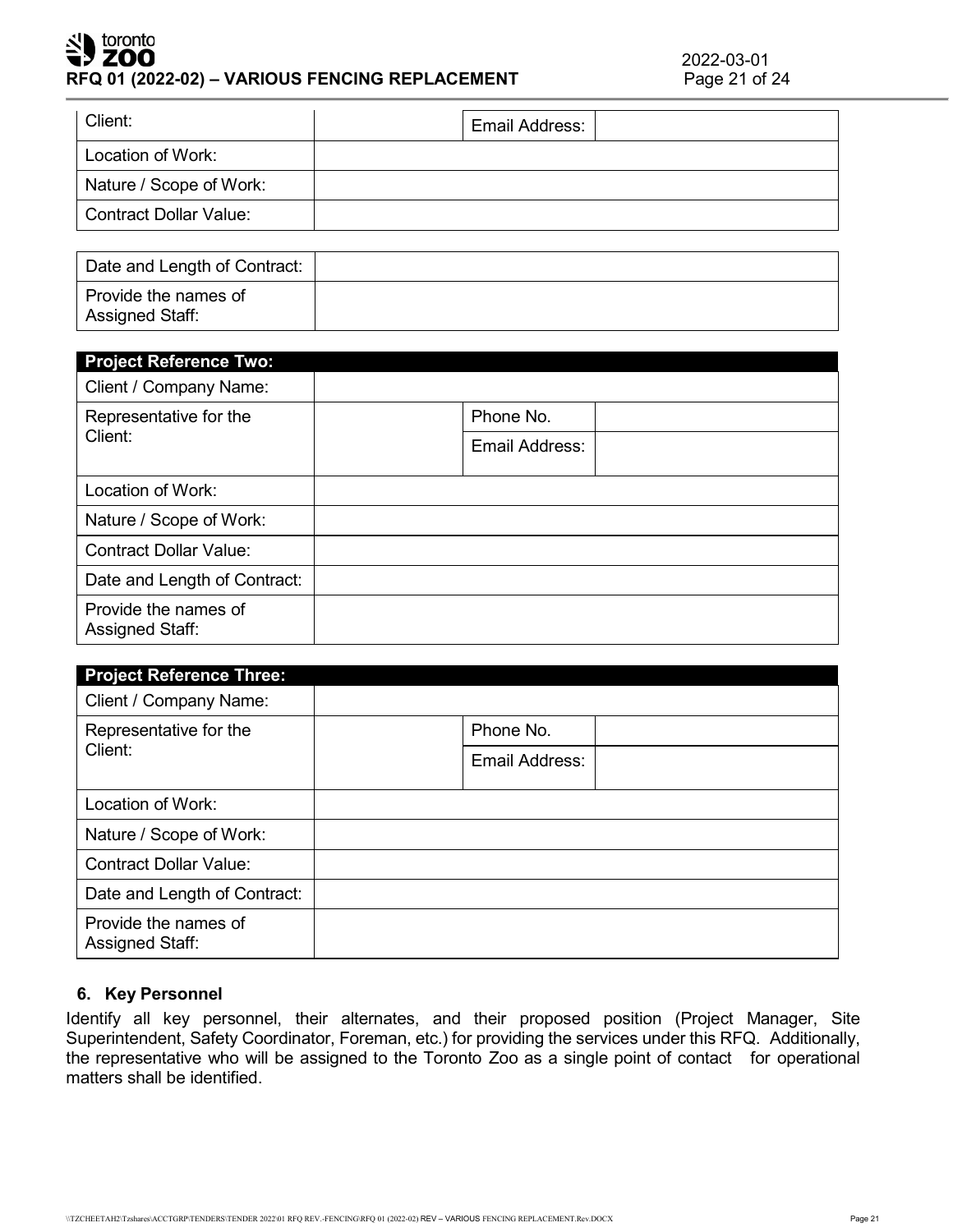## toronto ZOO **RFQ 01 (2022-02) – VARIOUS FENCING REPLACEMENT** Page 22 of 24

| <b>Personnel</b> | <b>Position Description</b> | Years' Experience |
|------------------|-----------------------------|-------------------|
|                  |                             |                   |
|                  |                             |                   |
|                  |                             |                   |
|                  |                             |                   |
|                  |                             |                   |

# **7. Staff Training / Certification**

Attach brief staff profile for all key personnel, and their alternates, that are listed in the organizational chart requested above.

## **8. Subcontractors**

The Bidder proposes to sublet the following portions of the Work to the persons firms or corporations indicated. The Bidder Contractor) is responsible for all pricing with all subcontractors.

The Bidder submits that in proposing the under mentioned subcontractors, the Bidder has consulted each and have ascertained to our completed satisfaction that those names are fully acquainted with the extent and nature of the work and that they will execute their work with the requirements of the contract documents

| Subcontractor Name:                            |  |
|------------------------------------------------|--|
| Roles and Responsibilities to be<br>Assigned:  |  |
| Past Project Experience with<br>Subcontractor: |  |

| <b>Subcontractor Name:</b>                     |  |
|------------------------------------------------|--|
| Roles and Responsibilities to be<br>Assigned:  |  |
| Past Project Experience with<br>Subcontractor: |  |

(Repeat above for each identified subcontractor)

## **9. Work Plan**

Each respondent should provide their methodology (maximum 2 pages) for how they plan to undertake the scope of work. The following tasks shall be included, at minimum, and the Contractor shall identify any other tasks necessary to complete the work described in this RFQ:

- (a) Minimizing disruption to Toronto Zoo guests and staff;
- (b) Providing safe movement for workers, vehicles and guests;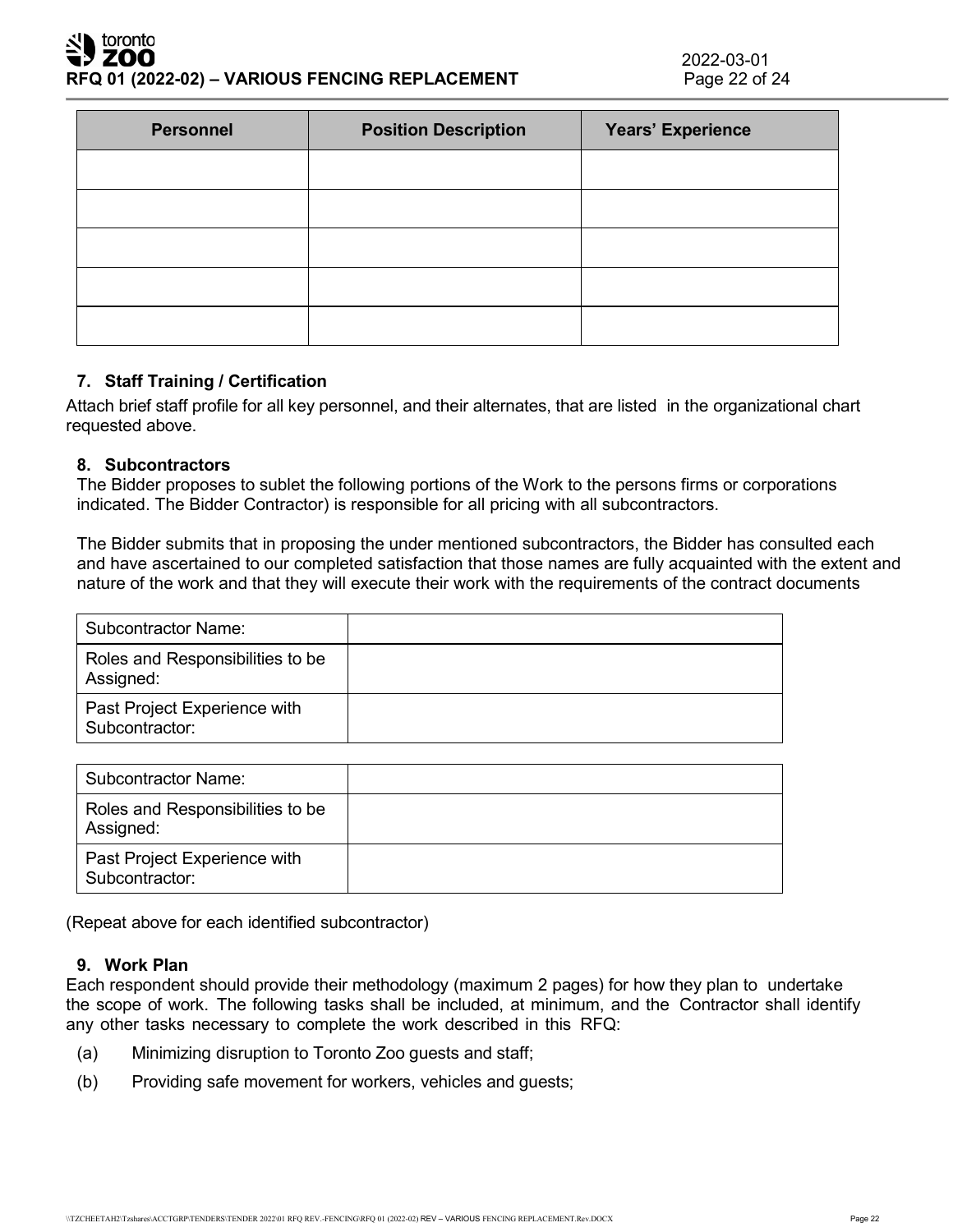# <u>시 toronto</u> **7 ZOO RFQ 01 (2022-02) – VARIOUS FENCING REPLACEMENT**

## **10. Equipment**

Please identify the type of equipment and a brief description of the equipment to be used to complete the work within this RFQ.

| <b>Type of Equipment</b> | <b>Description of Usage</b> |
|--------------------------|-----------------------------|
|                          |                             |
|                          |                             |
|                          |                             |
|                          |                             |
|                          |                             |
|                          |                             |

| Name of Firm: |  |
|---------------|--|
|               |  |